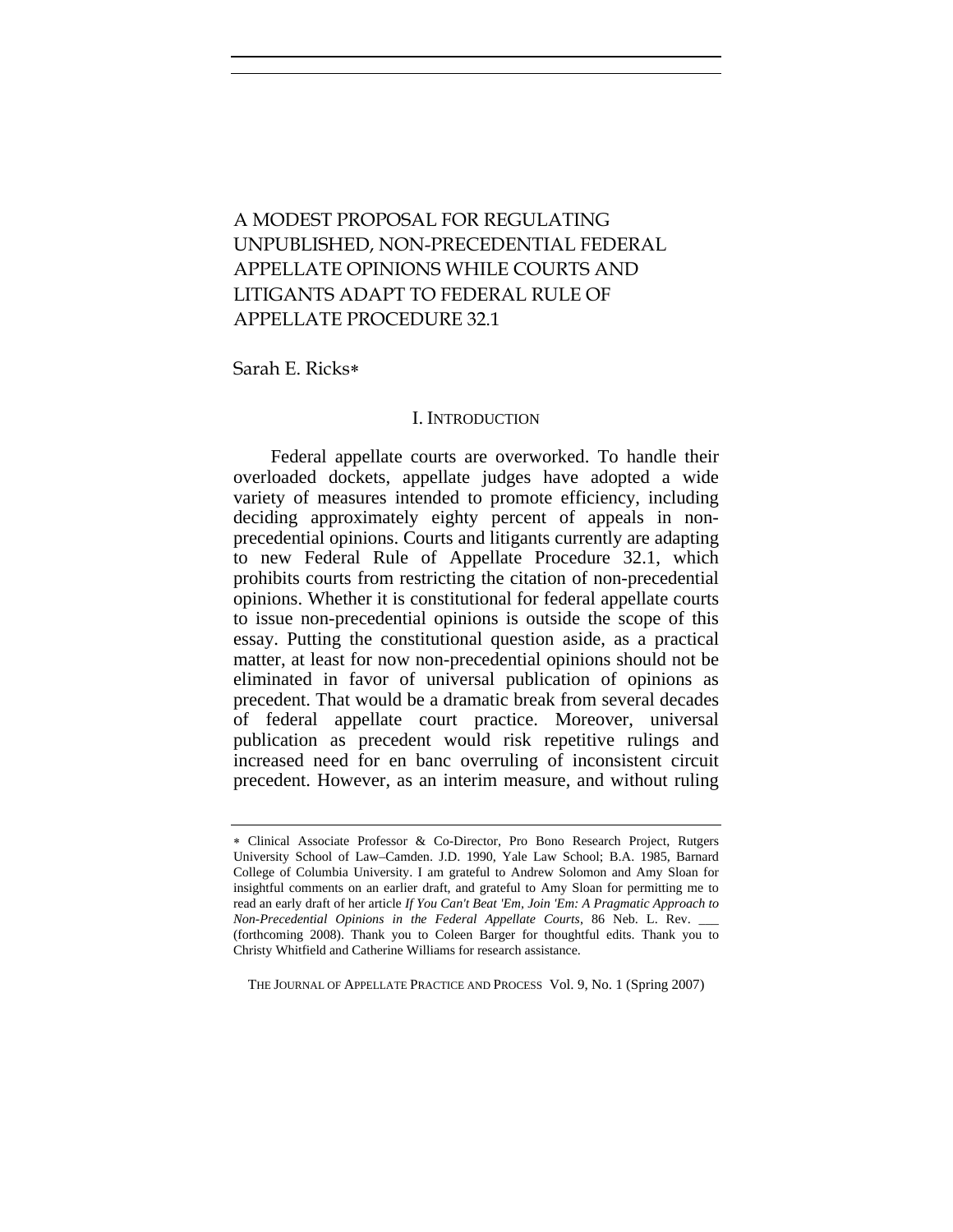### 18 THE JOURNAL OF APPELLATE PRACTICE AND PROCESS

out future structural reforms, this essay proposes that federal appellate courts modify their internal operating procedures or local rules. Circuit courts should expressly confer persuasive value on non-precedential opinions, provide specific criteria to guide the publication decision, and permit anyone—not just parties—to move the court to reissue a non-precedential opinion as a precedential opinion. The proposed modifications would help to better ensure that non-precedential opinions are consistent with precedential opinions from the same circuit, that like cases are treated alike, that issues resolved at the appellate level need not be relitigated before district courts, and that nonprecedential opinions truly are limited to repetitive applications of settled law.

# II. FEDERAL RULE OF APPELLATE PROCEDURE 32.1 AND CONFORMING RULE CHANGES

There were 66,618 appeals filed in the federal appellate courts in the twelve-month period ending June 30, 2006, compared to 40,893 during a comparable period in  $1990$ .<sup>1</sup> The number of judges has not kept pace with the docket increase, $<sup>2</sup>$ </sup> and each judge now handles more work than an individual judge did twenty or thirty years ago.<sup>3</sup>

 <sup>1.</sup> Admin. Off. of U.S. Cts., *2006 Judicial Facts and Figures, Table 2.1*, http://www.uscourts.gov/judicialfactsfigures/2006/Table201.pdf (accessed Aug. 9, 2007).

 <sup>2.</sup> Reasons for the increase have been well documented elsewhere. *See e.g.* Toby J. Stern, *Federal Judges and Fearing the "Floodgates of Litigation,*" 6 U. Pa. J. Const. L. 377, 378, 388-91 (2003) (suggesting that "reasons for the rise in the federal caseload includ[e] population increases, congressional grants of federal jurisdiction to remedy employment discrimination, broader Supreme Court interpretations of 42 U.S.C. § 1983 and of habeas corpus doctrines"); *see also* Boyce F. Martin, Jr., *In Defense of Unpublished Opinions*, 60 Ohio St. L.J. 177, 181-83 (1999); Lauren K. Robel, *Caseload and Judging: Judicial Adaptations to Caseload*, 1990 BYU L. Rev. 3, 12-17.

 <sup>3.</sup> David C. Vladeck & Mitu Gulati, *Judicial Triage: Reflections on the Debate over Unpublished Opinions,* 62 Wash. & Lee L. Rev. 1667, 1696 (2005) ("While the number of appellate judgeships has less than doubled over the past thirty years or so, the volume of appellate cases has risen far faster, moving from 11,662 in 1970 . . . to over 60,000 in 2002 (excluding the Federal Circuit). . . . [T]here is no dispute that the caseloads of the courts of appeals have grown to the point where notions of individualized judicial attention to each appeal are antiquated and unrealistic."); *see also* Ruggero J. Aldisert , *All Right, Retired Judges, Write!*, 8 J. App. Prac. & Process 227, 228 (2006) ("[W]hen I began as a member of the Third Circuit in 1968 each judge was responsible for deciding on the merits ninety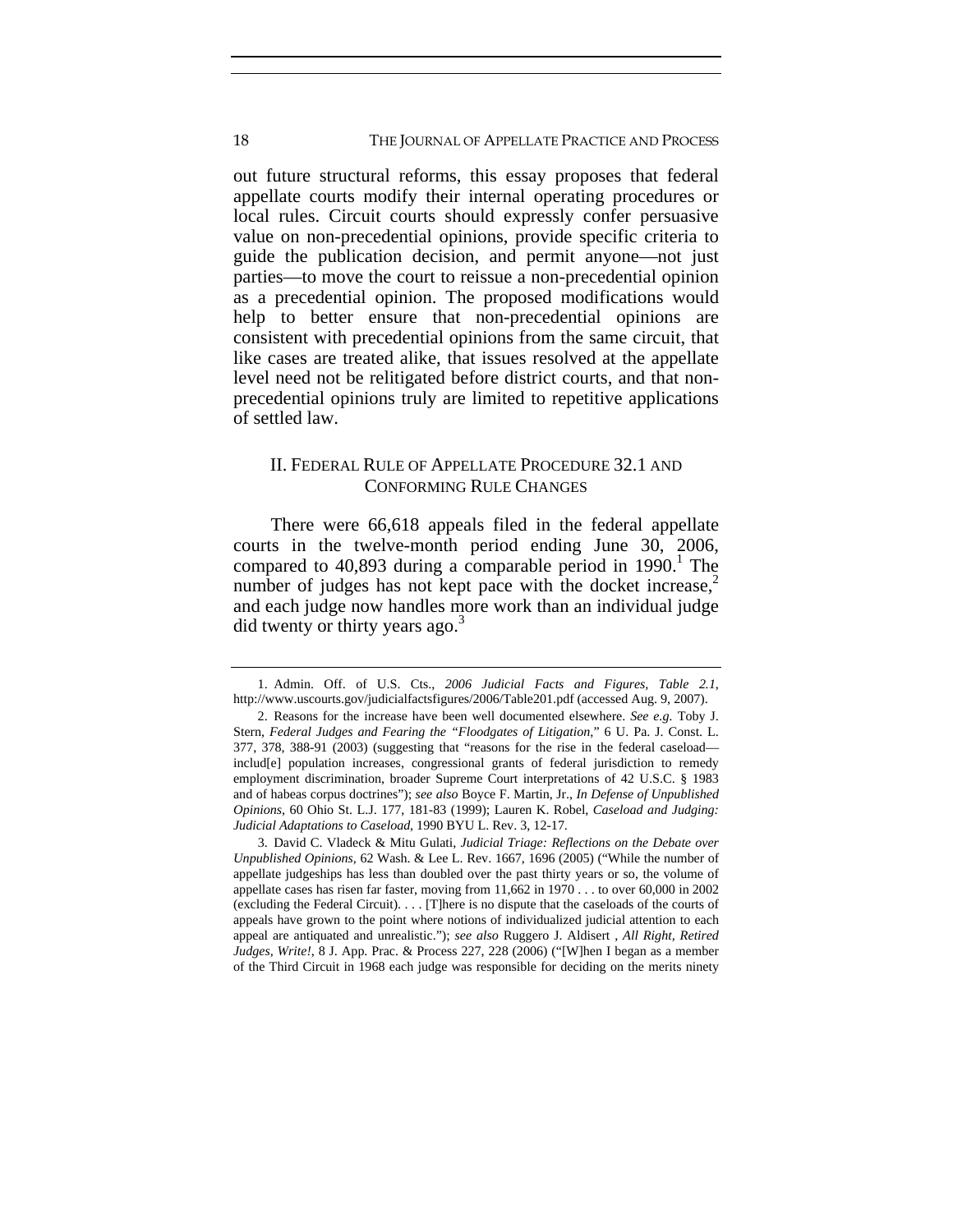Federal appellate courts have adopted a wide range of administrative remedies to more efficiently dispose of their dockets, remedies which have been well documented by others.<sup>4</sup> Federal appellate courts have increased the number of law clerks assisting each judge and created a new category of attorneys who work for the entire court (rather than for an individual judge). Federal appellate courts have reduced the frequency of oral argument and the time allotted for argument. They have invited district court judges to sit on appellate panels by designation and invited senior appellate judges to continue sitting on panels.<sup>5</sup> Most significantly for this essay, as an experiment beginning in the 1970s, federal appellate courts began issuing some dispositions in "unpublished," nonprecedential opinions.<sup>6</sup> Currently, non-precedential dispositions

appeals a year. But now, each active judge in the Third Circuit decides 400 cases every 365 days."). Fourteen federal appellate judgeships were vacant as of December 2, 2007. *See* Admin. Off. of U.S. Cts., *Chart of Federal Judicial Vacancies*, http://www.uscourts.gov /cfapps/webnovada/CF\_FB\_301/index.cfm?fuseaction=Reports.ViewSummary (accessed Dec. 2, 2007).

<sup>4</sup>*. See e.g.* Richard A. Posner, *The Federal Courts* 130-32 (Harv. U. Press 1996); William M. Richman, *Much Ado about the Tip of an Iceberg,* 62 Wash. & Lee L. Rev. 1723, 1725 (2005) ("Beginning in the 1970s, in response to a geometrically increasing caseload, the judges began to abandon [the traditional appellate] model in favor of the twotrack system of appellate justice that prevails today. Now, the courts apply the traditional model to about twenty percent of the caseload. The judges decide the remainder without oral argument, without the traditional panel conference, and without a signed, published, and precedential opinion.") (footnotes omitted); *see* Martha Dragich Pearson, *Citation of Unpublished Opinions as Precedent,* 55 Hastings L.J. 1235, 1235-36 (2004) (summarizing methods federal courts have used to accommodate increasing caseload); Robel, *supra* n. 2, at 37-57.

 <sup>5.</sup> Posner, *supra* n. 4, at 135 (observing that in argued cases in 1993, "visiting judges (almost all of them either active or senior district court judges, whether from the same or a different circuit, or senior circuit judges from another circuit) sat on 49.6 percent of court of appeals panels").

 <sup>6.</sup> For history of the non-precedential opinion, see J. Lyn Entrikin Goering, *Legal Fiction of the "Unpublished" Kind: The Surreal Paradox of No-Citation Rules and the Ethical Duty of Candor*, 1 Seton Hall Cir. Rev. 27, 35-47 (2005); William L. Reynolds & William M. Richman, *The Non-Precedential Precedent—Limited Publication and No-Citation Rules in the United States Courts of Appeals*, 78 Colum. L. Rev. 1167, 1168-72 (1978); Amy E. Sloan, *A Government of Laws and Not Men: Prohibiting Non-Precedential Opinions by Statute or Procedural Rule*, 79 Ind. L.J. 711, 717-18 (2004); Andrew T. Solomon, *Making Unpublished Opinions Precedential: A Recipe for Ethical Problems & Legal Malpractice*? 26 Miss. C. L. Rev. 185, 189-91 (2007).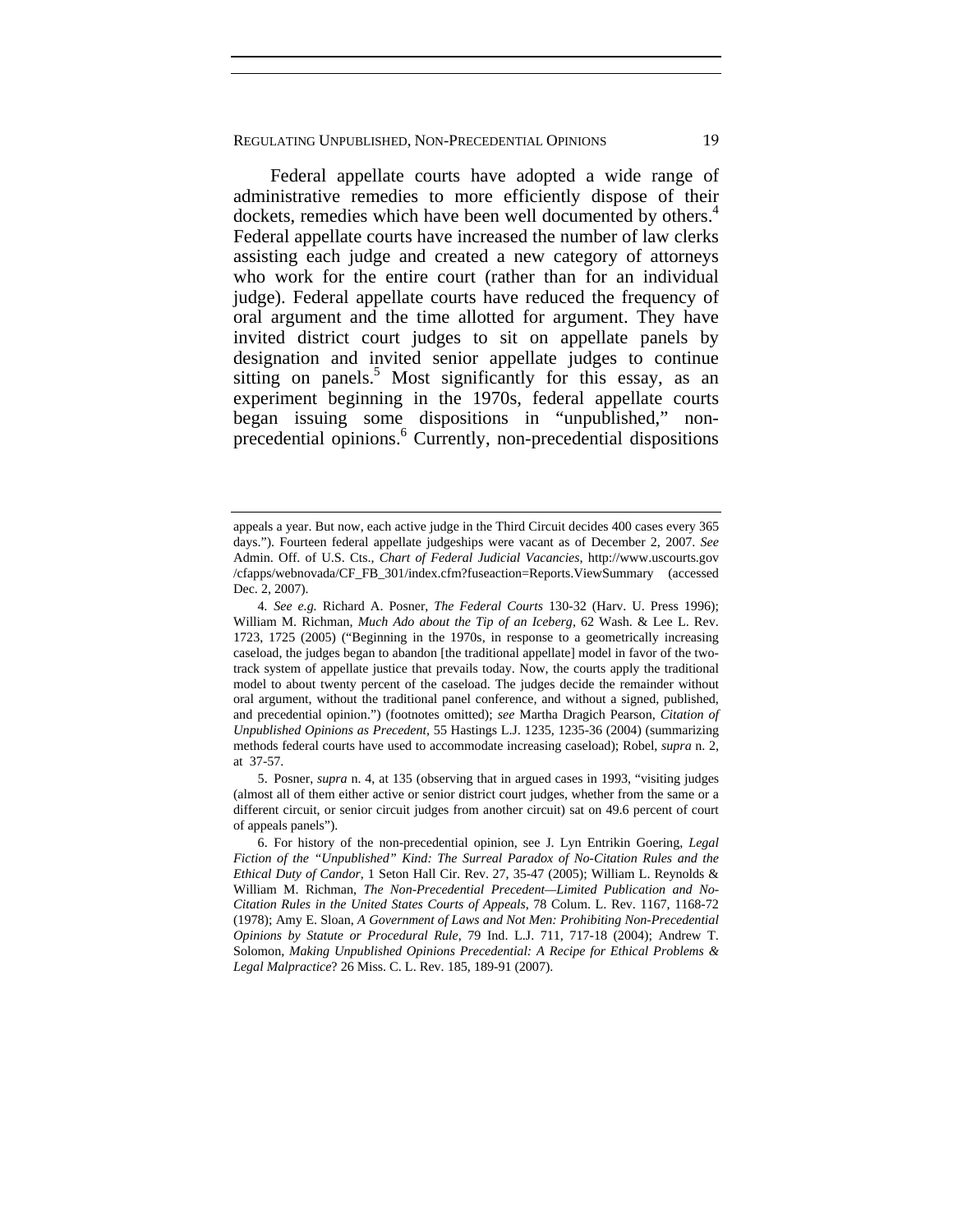represent the way federal appellate courts decide about 80% of their docket.

The Second Circuit's recent explanation for its reliance on non-precedential opinions succinctly states the prevailing, docket-driven justification of the practice. The Second Circuit's new local rule governing non-precedential opinions explains that "[t]he demands of contemporary case loads require the court to be conscious of the need to utilize judicial time effectively,"<sup>8</sup> and therefore, the court will issue non-precedential opinions in cases where "a precedential opinion would serve no jurisprudential purpose because the result is dictated by preexisting precedent,<sup>"9</sup> in order "to devote more time to opinions" whose publication will be jurisprudentially valuable.<sup>"10</sup> The Second Circuit elaborated in a sentence what most lawyers would have thought self-evident: "Denying summary orders precedential effect does not mean that the court considers itself free to rule differently in similar cases."<sup>11</sup>

New Rule 32.1 prohibits appellate courts from restricting the citation of "unpublished," non-precedential opinions issued after January 1,  $2007$ .<sup>12</sup> It took more than fifteen years to enact

 12. The full text of Federal Rule of Appellate Procedure 32.1 is set out below: Citing Judicial Dispositions

(a) **Citation permitted**. A court may not prohibit or restrict the citation of federal judicial opinions, orders, judgments, or other written dispositions that have been:

(i) designated as "unpublished," "not for publication," "non-precedential," "not precedent," or the like; and

(ii) issued on or after January 1, 2007.

(b) **Copies required**. If a party cites a federal judicial opinion, order, judgment, or other written disposition that is not available in a publicly accessible electronic database, the party must file and serve a copy of that opinion, order, judgment, or disposition with the brief or other paper in which it is cited.

Fed. R. App. P. 32.1. Rule 32.1 often is discussed as referring to what parties may cite in briefs. *See e.g.* Patrick Schiltz, Panel Discussion, *The Philip D. Reed Lecture Series, Citation of Unpublished Opinions: The Appellate Judges Speak*, in 74 Fordham L. Rev. 1, 7 (2005). However, the Federal Rules of Appellate Procedure govern "procedure in the

 <sup>7.</sup> Admin. Off. of U.S. Cts., *Annual Report of the Director, Table S-3 (2006)*, http:// www.uscourts.gov/judbus2006/tables/s3.pdf (accessed Aug. 9, 2007).

 <sup>8. 2</sup>d Cir. Loc. R. 32.1(a) (available at http://www.ca2.uscourts.gov/Docs/Rules /FRAP\_LR.pdf).

<sup>9</sup>*. Id.* cmt.

<sup>10</sup>*. Id.*

 <sup>11.</sup> *Id.*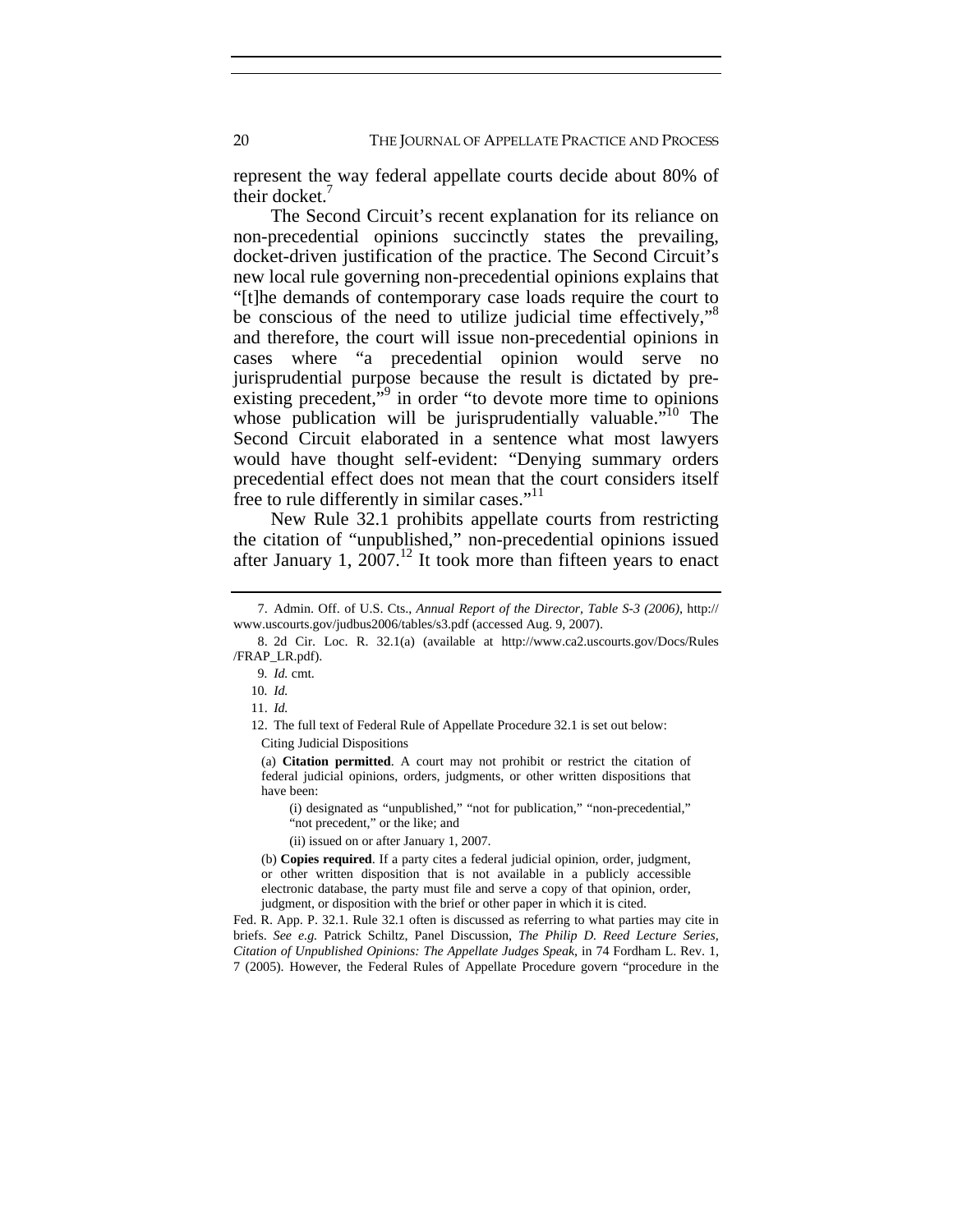the rule<sup>13</sup> because opposition was vehement,<sup>14</sup> for reasons that are well documented elsewhere.<sup>15</sup> Briefly, opponents argued that permitting citation of non-precedential opinions would result in judges spending time improving the quality of non-precedential opinions, time better spent on law-making, precedential opinions; would result in attorneys spending time researching and distinguishing non-precedential opinions; and might result in treatment of non-precedential opinions as binding. Opponents of citation of non-precedential opinions also argued that unpublished opinions are useless because they are produced quickly, often by staff attorneys without careful judicial oversight, and are too brief and shorn of factual context to adequately explain the rationale, and therefore they are likely to be misinterpreted by strangers to the litigation. These arguments did not prevail, and Rule 32.1 eventually was enacted.

Rule 32.1 governs only the citation of unpublished opinions. Justice Samuel A. Alito, who as a circuit judge chaired the Advisory Committee on Appellate Rules, explained then that

13. *See e.g.* Schiltz, *supra* n. 12, at 6.

 14. Patrick Schiltz, at the time the Reporter for the Advisory Committee on Appellate Rules, stated that proposed Rule 32.1 generated "the second-most comments received in the history of federal rulemaking" and that comments were "marked by anger, by sarcasm, by apocalyptic predictions of what would happen if the Rule passed." *Id.* at 7.

 15. *See e.g.* Alex Kozinski, *In Opposition to Proposed Federal Rule of Appellate Procedure 32.1*, 51 Fed. Law. 36, 37-41 (June 2004); Alex Kozinski & Stephen Reinhardt, *Please Don't Cite This!, Why We Don't Allow Citation to Unpublished Opinions*, 2000 Cal. Law. 43 (June 2000); Patrick J. Schiltz, *Response: The Citation of Unpublished Opinions in the Federal Courts of Appeals*, 74 Fordham L. Rev. 23, 30-43 (2005) (summarizing opponents' arguments).

United States courts of appeals," Fed. R. App. P. 1(a), and because section (a) of the new Rule 32.1 does not specify citation by whom or what, it seems applicable to citation by either parties or the circuit itself. For that reason, the Third Circuit's and Eleventh Circuit's policies discouraging the courts' citation of their own non-precedential opinions seem inconsistent with, and thus superseded by, Rule 32.1(a). *See* Stephen R. Barnett, *No-Citation Rules under Siege: A Battlefield Report and Analysis*, 5 J. App. Prac. & Process 473, 495 n. 135 (2003) (noting that Rule 32.1 "presumably would ban the Third Circuit's 'tradition' of non-citation, deeming it a forbidden 'prohibition' or 'restriction'"); *id.* at 495 (suggesting that a court's policy of noncitation should be eliminated because it may undermine litigants' rights to cite non-precedential opinions). For the text of the relevant internal circuit procedures, see 3d Cir. I.O.P. 5.7 (available at http://www.ca3.uscourts.gov/ Rules/IOP-Final.pdf) ("The court by tradition does not cite to its not precedential opinions as authority.") and 11th Cir. R. 36-3, I.O.P. 7, at 142 (available at http://www.ca11.us courts.gov/documents/pdfs/BlueAUG07.pdf) ("The court generally does not cite to its 'unpublished' opinions because they are not binding precedent.").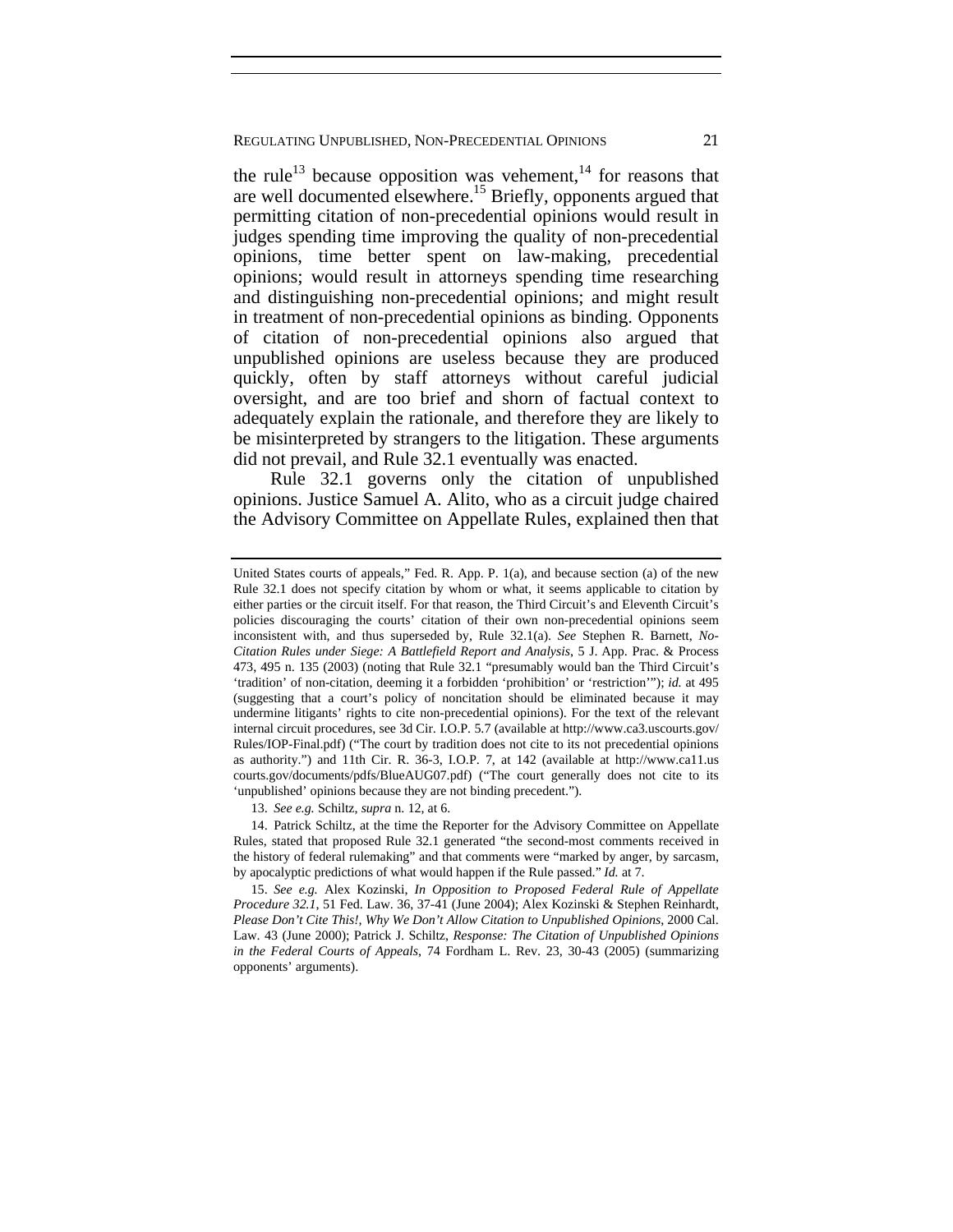the Rule does not take a position on "whether refusing to treat an unpublished opinion of a federal court as binding precedent is constitutional," nor does it require the federal circuits to assign a particular value to the circuit's own unpublished opinions, or to set criteria that appellate panels must weigh in determining whether to assign precedential value to a particular opinion.<sup>16</sup>

To comply with Rule 32.1, twelve of the federal circuits enacted new local rules or procedures concerning citation of unpublished, non-precedential opinions.<sup>17</sup> The Sixth Circuit simply permitted citation of unpublished opinions without speaking to what value the unpublished opinions will carry.<sup>18</sup> The Second,<sup>19</sup> Fifth,<sup>20</sup> Seventh,<sup>21</sup> and Ninth<sup>22</sup> Circuits adopted

<sup>16</sup>*. See* Memo. from Samuel A. Alito, Chair, Advisory Committee on Appellate Rules, to David F. Levi, Chair, Standing Committee on Rules of Practice and Procedure, *Report of Advisory Committee on Appellate Rules* 3 (May 6, 2005) (available at http://www .nonpublication.com/alitomemo2.pdf); *Proposed Rule Amendments of Significant Interest*, at 1 (Sept. 2005) (available at http://www.uscourts.gov/rules/supct1105/Controversial\_ Report.pdf; *select* Federal Rulemaking; *select* Archives for Rules Effective Dec. 1, 2006; *select* Controversial Report) (stating, "The rule expressly takes no position on whether unpublished opinions should have any precedential value, leaving that issue exclusively for the circuits to decide."); Schiltz, *supra* n. 15, at 27 (explaining that Rule 32.1 "says nothing about what effect a court must give to one of its 'unpublished' opinions or to the 'unpublished' opinions of another court.").

 <sup>17.</sup> The Third Circuit has not amended its pre-existing internal procedures, which already permitted citation of non-precedential opinions—except by the Third Circuit itself. *See* 3d Cir. I.O.P. 5.7. For discussion of the Fourth Circuit rule, see *infra* n. 32.

<sup>18</sup>*. See* 6th Cir. R. 28(g) (available at http://www.ca6.uscourts.gov/internet/rules\_and \_procedures/documents/Rules28g45a7.pdf).

<sup>19</sup>*. See* 2d Cir. Loc. R. 32.1(a), (b) ("[I]n those cases in which decision is unanimous and each judge of the panel believes that no jurisprudential purpose would be served by an opinion (i.e., a ruling having precedential effect), the ruling may be by summary order instead of by opinion. . . . Rulings by summary order do not have precedential effect.").

<sup>20</sup>*. See* 5th Cir. R. 47.5.4 (available at http://www.ca5.uscourts.gov/clerk /docs/frap2006.pdf) ("Unpublished opinions issued on or after January 1, 1996\*, are not precedent . . . ."). Curiously, the Fifth Circuit's unpublished decisions issued before 1996 "are precedent." *See* 5th Cir. R. 47.5.3 (available at http://www.ca5.uscourts.gov/ clerk/docs/frap2006.pdf); *see generally* Solomon, *supra* n. 6.

<sup>21</sup>*. See* 7th Cir. R. 32.1(a), (b) (available at http://www.ca7.uscourts.gov/Rules/rules .htm#cr32\_1) ("It is the policy of the circuit to avoid issuing unnecessary opinions. . . . The court may dispose of an appeal by an opinion or an order. Opinions, which may be signed or per curiam, are released in printed form, are published in the Federal Reporter, and constitute the law of the circuit. Orders, which are unsigned, are released in photocopied form, are not published in the Federal Reporter, and are not treated as precedents.").

<sup>22</sup>*. See* 9th Cir. R. 36-3(a) (2007 amendment to 9th Cir. R. 36-3) (available at http:// www.ca9.uscourts.gov/ca9/Documents.nsf/467208b8514252e58825643e00658d33/\$FILE/ 2007\_January\_chngs\_lst.pdf) ("Not Precedent: Unpublished dispositions and orders of this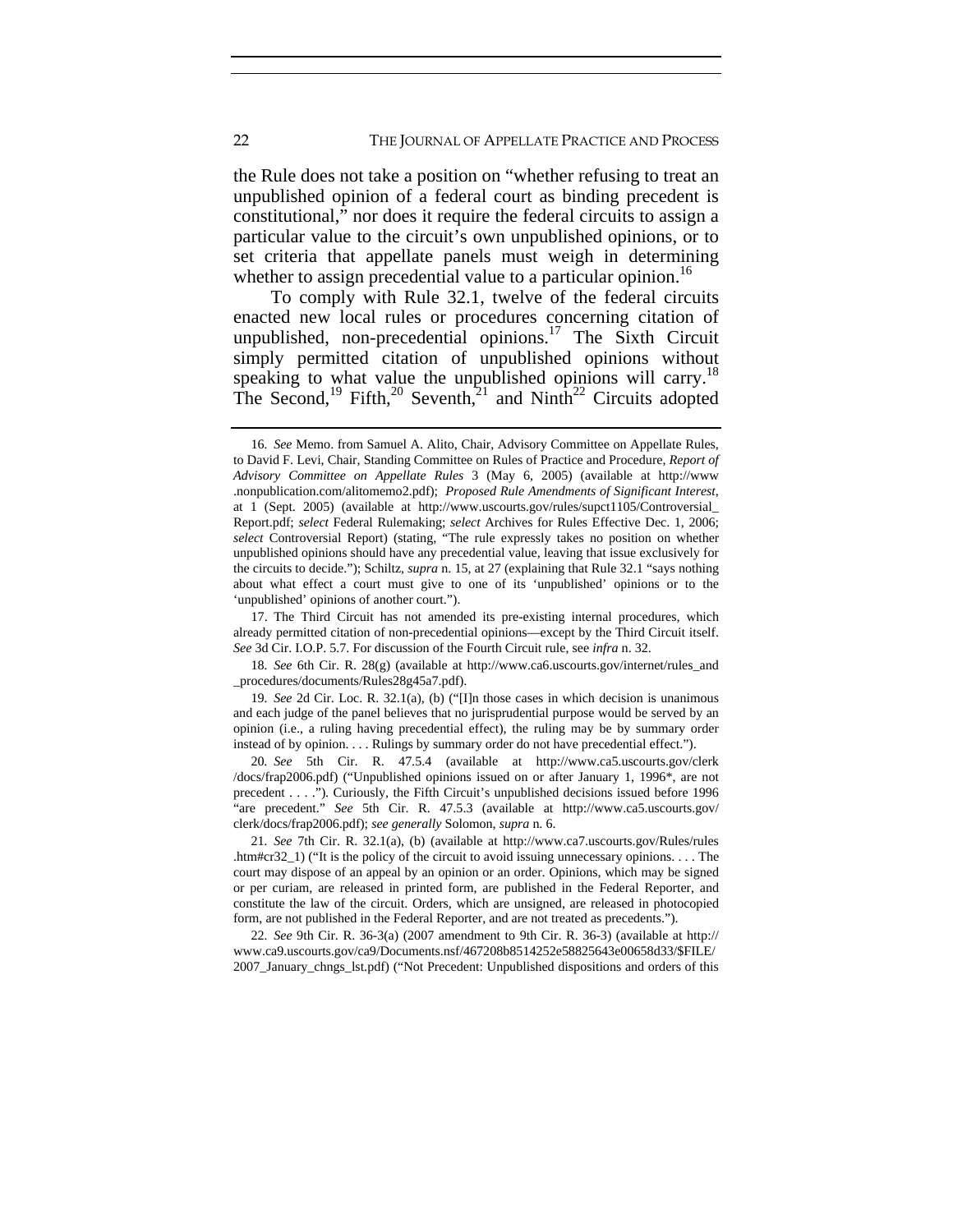local rules expressly stating that unpublished opinions are not precedential, without mentioning potential persuasive value.

By contrast, the First,<sup>23</sup> Eighth<sup>24</sup>, Tenth,<sup>25</sup> Eleventh,<sup>26</sup> and Federal<sup>27</sup> Circuits each expressly confer "persuasive" value on the circuit's own non-precedential opinions issued since January 1, 2007. Further, the First and Tenth Circuits give retroactive effect to the rule, according persuasive value to *all* of their nonprecedential opinions, regardless of the issue date.<sup>28</sup>

Only the District of Columbia Circuit expressly permits citation of its own current non-precedential opinions *as* 

28. 1st Cir. Loc. R. 32.1.0(a); 10th Cir. R. 32.1.

Court are not precedent, except when relevant under the doctrine of law of the case or rules of claim preclusion or issue preclusion.") (emphasis omitted).

<sup>23</sup>*. See* 1st Cir. Loc. R. 32.1.0(a) (available at http://www.ca1.uscourts.gov/; *select*  Rules and Procedures, *path* United States Court of Appeals for the First Circuit Rulebook) ("An unpublished judicial opinion, order, judgment or other written disposition of this court may be cited regardless of the date of issuance. The court will consider such dispositions for their persuasive value but not as binding precedent.").

<sup>24</sup>*. See* 8th Cir. R. 32.1A (available at http://www.ca8.uscourts.gov/newrules/ coa/localrules.pdf) (providing that "[u]npublished opinions . . . are not precedent. . . . Parties may also cite an unpublished opinion of this court if the opinion has persuasive value on a material issue and no published opinion of this or another court would serve as well."). The text of the rule does not make clear whether "persuasive" value is limited to pre-2007 non-precedential opinions or instead also applies to post-January 1, 2007 nonprecedential opinions.

<sup>25</sup>*. See* 10th Cir. R. 32.1 (available at http://www.ca10.uscourts.gov/downloads/ 2007\_Rules.pdf) ("(A) Precedential value. . . . Unpublished decisions are not precedential, but may be cited for their persuasive value. . . . (C) Retroactive effect. Parties may cite unpublished decisions issued prior to January 1, 2007, in the same manner and under the same circumstances as are allowed by Fed. R. App. P.  $32.1(a)(i)$  and part (A) of this local rule.").

<sup>26</sup>*. See* 11th Cir. R. 36-2 (available at http://www.ca11.uscourts.gov/ documents/pdfs/BlueAPR07.pdf) ("An opinion shall be unpublished unless a majority of the panel decides to publish it. Unpublished opinions are not considered binding precedent, but they may be cited as persuasive authority."); 11th Cir. R. 36-3, I.O.P. 6 (available at http://www.ca11.uscourts.gov/documents/pdfs/BlueAPR07.pdf) ("Although unpublished opinions may be cited as persuasive authority, they are not considered binding precedent.").

<sup>27</sup>*. See* Fed. Cir. R. 32.1(d) (available at http://fedcir.gov/jan5.pdf until Dec. 31, 2007; thereafter, at http://www.cafc.uscourts.gov) ("The court may refer to a nonprecedential disposition in an opinion or order and may look to a nonprecedential disposition for guidance or persuasive reasoning, but will not give one of its own nonprecedential dispositions the effect of binding precedent."). While the Federal Circuit rule regulates what authority the authoring court may rely on, the same principles necessarily will guide litigants attempting to persuade the court.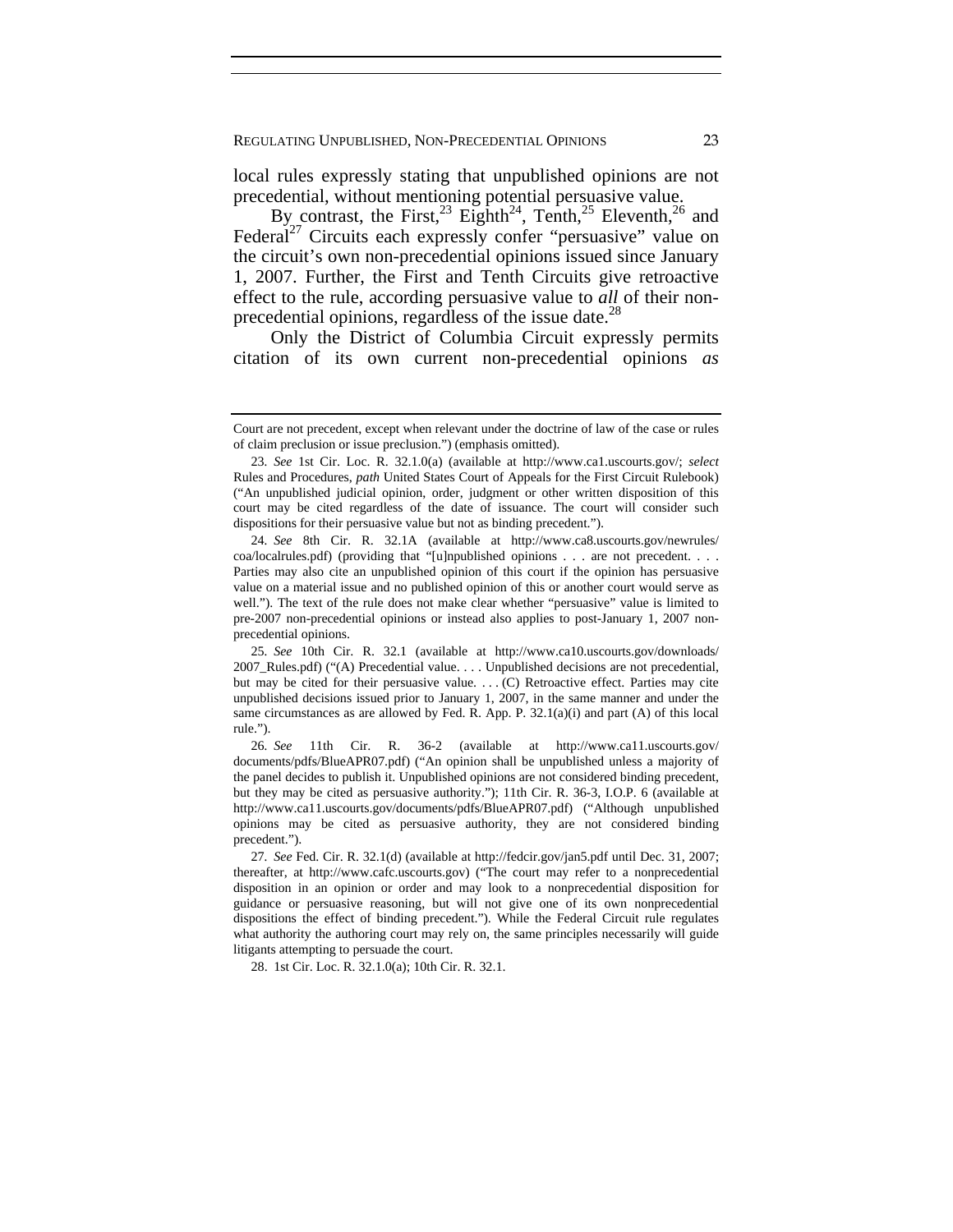# 24 THE JOURNAL OF APPELLATE PRACTICE AND PROCESS

*precedent*. 29 That is not an oxymoron. In a local rule that predates the new national rule, and only slightly amended since, the District of Columbia Circuit states that "[a]ll unpublished orders or judgments of this court ... entered on or after January 1,  $2002$ , may be cited as precedent,<sup>30</sup> but also cautions that "[w]hile unpublished dispositions may be cited to the court in accordance with FRAP 32.1 and Circuit Rule 32.1(b)(1) [the latter permitting citation as precedent], a panel's decision to issue an unpublished disposition *means that the panel sees no precedential value in that disposition*."31 The District of Columbia Circuit rule implicitly recognizes that the precedential significance of an opinion should not be determined solely at the time it is issued and solely by the appellate panel that authored it, as is the usual practice of the federal appellate courts. Instead, the opinion's precedential significance should be reassessed by the court or litigant seeking to apply the opinion - as is more consistent with the common law tradition. $32$ 

# III. AN INTERIM PROPOSAL FOR REGULATING NON-PRECEDENTIAL OPINIONS

A national rule prescribing uniform criteria for deciding whether an opinion should be issued as precedent and permitting non-precedential opinions to be cited as precedent (as the District of Columbia Circuit now does), would reduce confusion

 <sup>29.</sup> While the Fifth Circuit permits citation of its older, pre-1996 unpublished opinions as precedent, it does not permit such citation for unpublished opinions issued since 1996. *See* 5th Cir. R. 47.5.4; Solomon, *supra* n. 6, at 201-02.

 <sup>30.</sup> D.C. Cir. R. 32.1(b)(1)(B) (available at http://www.cadc.uscourts.gov/ *select* Rules & Operating Procedures, *select* Circuit Rules).

 <sup>31.</sup> D.C. Cir. R. 36(c)(2) (available at http://www.cadc.uscourts.gov/*select* Rules & Operating Procedures, *select* Circuit Rules) (emphasis added).

<sup>32</sup>*. See infra* nn. 36-65 and accompanying text. Like the Fifth Circuit local rule, the Fourth Circuit local rule also is a curious hybrid. It takes no position on the value of opinions issued *since* 2007, but provides that citation of non-precedential opinions issued before 2007 is permitted (though disfavored) "[i]f a party believes . . . that an unpublished disposition of this Court . . . has *precedential value* in relation to a material issue and that there is no published opinion that would serve as well." 4th Cir. Loc. R. 32.1 (available at http://www.ca4.uscourts.gov/pdf/rules.pdf) (emphasis added). The latter language in Fourth Circuit Local Rule 32.1 implicitly suggests that all Fourth Circuit opinions may be read to have "precedential" value.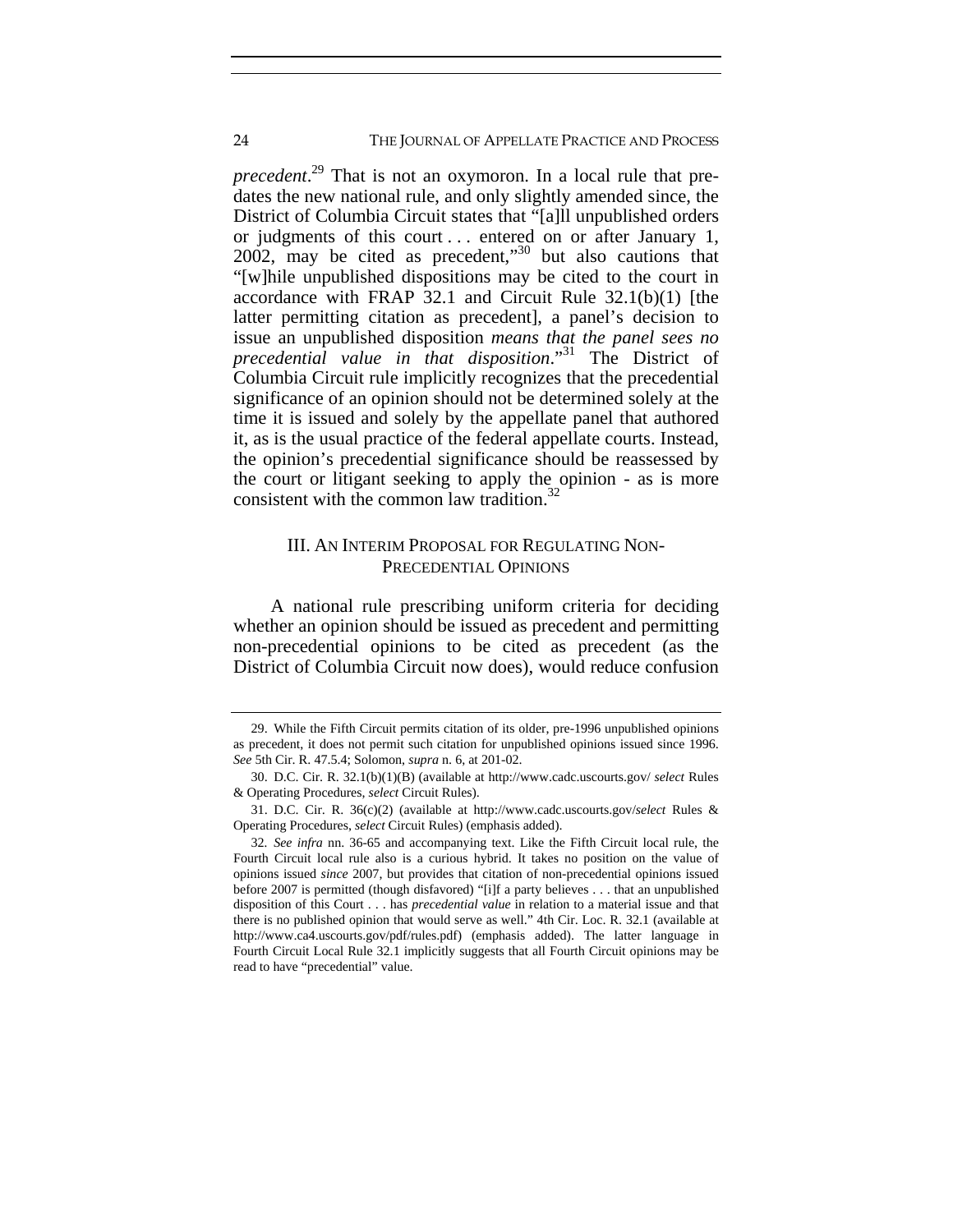caused by divergent rules of the circuits, and thus serve a goal of Rule 32.1. However, Professor Stephen Barnett contends that, as a practical matter, "the considerable variation in circuit practice probably makes it too soon to impose a uniform rule" ascribing particular weight to non-precedential opinions.<sup>33</sup> Moreover, given the controversy that preceded adoption of the rule permitting citation of non-precedential opinions,  $34$  there likely is little will for the adoption of such a rule. Supporters of Rule 32.1 built consensus for the new rule in part by promising that it did not regulate the value of opinions or determine when a precedential opinion should issue, promises that the circuits would remain free to determine both independently.<sup>35</sup> Courts and litigants need time to adapt to new Rule 32.1, even though the new rule likely is not a permanent solution. While courts and litigants adapt to the new rule, as an interim measure—and without ruling out future structural reforms—federal appellate courts should modify their internal procedures in the following ways.

Following the lead of the First,  $36$  Eighth,  $37$  Tenth,  $38$ Eleventh, $39$  and Federal Circuits, $40$  each of which gives express permission to cite non-precedential opinions for their "persuasive" value, the other federal circuit courts should expressly confer persuasive value on non-precedential opinions, without being compelled to do so by uniform federal rule. Attorneys, district courts, and future appellate panels find nonprecedential opinions helpful in predicting how settled law will

 <sup>33.</sup> Barnett, *supra* n. 12, at 490.

<sup>34</sup>*. Supra* nn. 14-15 and accompanying text.

<sup>35</sup>*. See e.g.* Alito, *supra* n. 16, at 3; *Proposed Rule Amendments of Significant Interest*, *supra* n. 16, at 1; Schiltz, *supra* n. 15, at 27 (quoting Committee Note to Rule 32.1); *see also* Michael Boudin, Panel Discussion, *The Philip D. Reed Lecture Series, Citation of Unpublished Opinions: The Appellate Judges Speak*, in 74 Fordham L. Rev. 1, 17 (2005) (commenting that "denominating an opinion as binding the panel does have considerable significance, and . . . would raise a constitutional problem . . . if the Congress or the Rules Committee ever sought to prescribe weight").

 <sup>36. 1</sup>st Cir. Loc. R. 32.1.0(a).

 <sup>37. 8</sup>th Cir. R. 32.1A; *see supra* n. 24 (quoting rule but noting ambiguity about whether "persuasive" value applies to non-precedential opinions issued post-January 1, 2007).

 <sup>38. 10</sup>th Cir. R. 32.1.

 <sup>39. 11</sup>th Cir. R. 36-2.

 <sup>40.</sup> Fed. Cir. R. 32.1(d).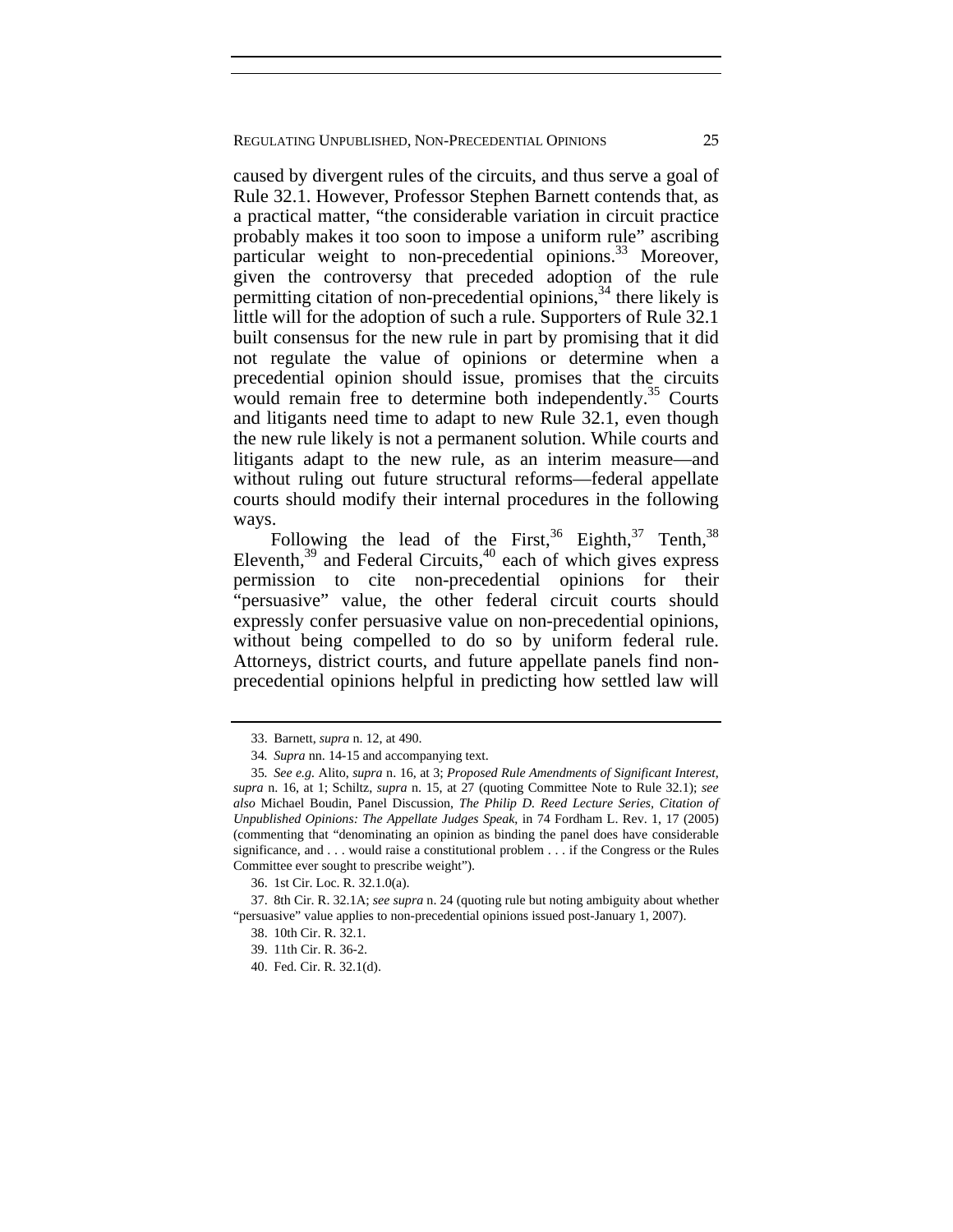apply to novel facts,  $41$  in assessing how settled a particular rule of law is,<sup>42</sup> in thinking through the legal issues,<sup>43</sup> and in assessing settlement values.44 As Seventh Circuit Judge Richard A. Posner explains, a full picture of the legal landscape may require familiarity with the circuit's non-precedential applications of a doctrine:

[T]he court's published opinions alone give a misleading impression of the judges' views. For example, reversals are more likely to be published than affirmances, so in a field in which the vast majority of decisions appealed are affirmed, an appellant's prospects will seem much brighter if all his lawyer has to go on is the court's published opinions.<sup>45</sup>

Persuasive value is not precedential value. A precedent binds the applying court whether or not the applying court agrees.46 By contrast, a persuasive opinion **"**must persuade on its

42*. See e.g.* Reynolds & Richman, *supra* n. 6, at 1190 ("[T]he weight of precedent on a point of law hardens it[.]"); Robel, *supra* n. 2, at 52 (noting that unpublished opinions "can . . . mask significant disagreement on a court").

 43. Edward R. Becker, Panel Discussion, *The Philip D. Reed Lecture Series, Citation of Unpublished Opinions: The Appellate Judges Speak*, in 74 Fordham L. Rev. 1, 9 (2005) (observing that non-precedential opinions "give us the benefit of the thinking of a previous panel and help us to focus on or think through the issues. For busy judges this is a great boon.").

44*. Id.* at 11 (noting that "[t]he bottom line is the lawyers want [non-precedential opinions], the market has spoken . . . [a]nd, indeed, [non-precedential opinions] help lawyers in other ways . . . [such as] in evaluating a case for settlement purposes.").

 45. Posner, *supra* n. 4, at 167; *see e.g.* 6th Cir. R. 206(a)(5) (available at http://www .ca6.uscourts.gov/internet/rules\_and\_procedures/pdf/rules2004.pdf) (setting out criteria that panel "shall" consider in deciding whether to publish opinion as precedent, including "whether it reverses the decision below").

<sup>41</sup>*. See Proposed Rule Amendments of Significant Interest*, *supra* n. 16, at 2 ("Unpublished opinions are widely read by both attorneys and judges and often cited by attorneys, district court judges, and appellate court judges. . . . Unpublished opinions can be particularly helpful to district court judges, who so often must exercise discretion in applying relatively settled law to an infinite variety of facts."); *id*. at 3 (describing Federal Judicial Center study that showed a large minority of surveyed judges (55) found citations to unpublished opinions to be "occasionally," "often," or "very often" helpful).

 <sup>46.</sup> *See e.g.* Evan H. Caminker, Precedent and Prediction: The Forward-Looking Aspects of Inferior Court Decisionmaking, 73 Tex. L. Rev. 1, 3 (1994); Richard B. Cappalli, *The Common Law's Case against Non-Precedential Opinions*, 76 S. Cal. L. Rev. 755, 764 (2003) ("A precedent is not somewhat binding or almost binding. It either controls or it does not. Once distinguishing facts move a later court out of a precedent's force field, the court is free to create the rule it considers most appropriate for the resolution of that new fact configuration."); Pearson, *supra* n. 4, at 1250; Frederick Schauer, *Precedent*, 39 Stan. L. Rev. 571 (1987).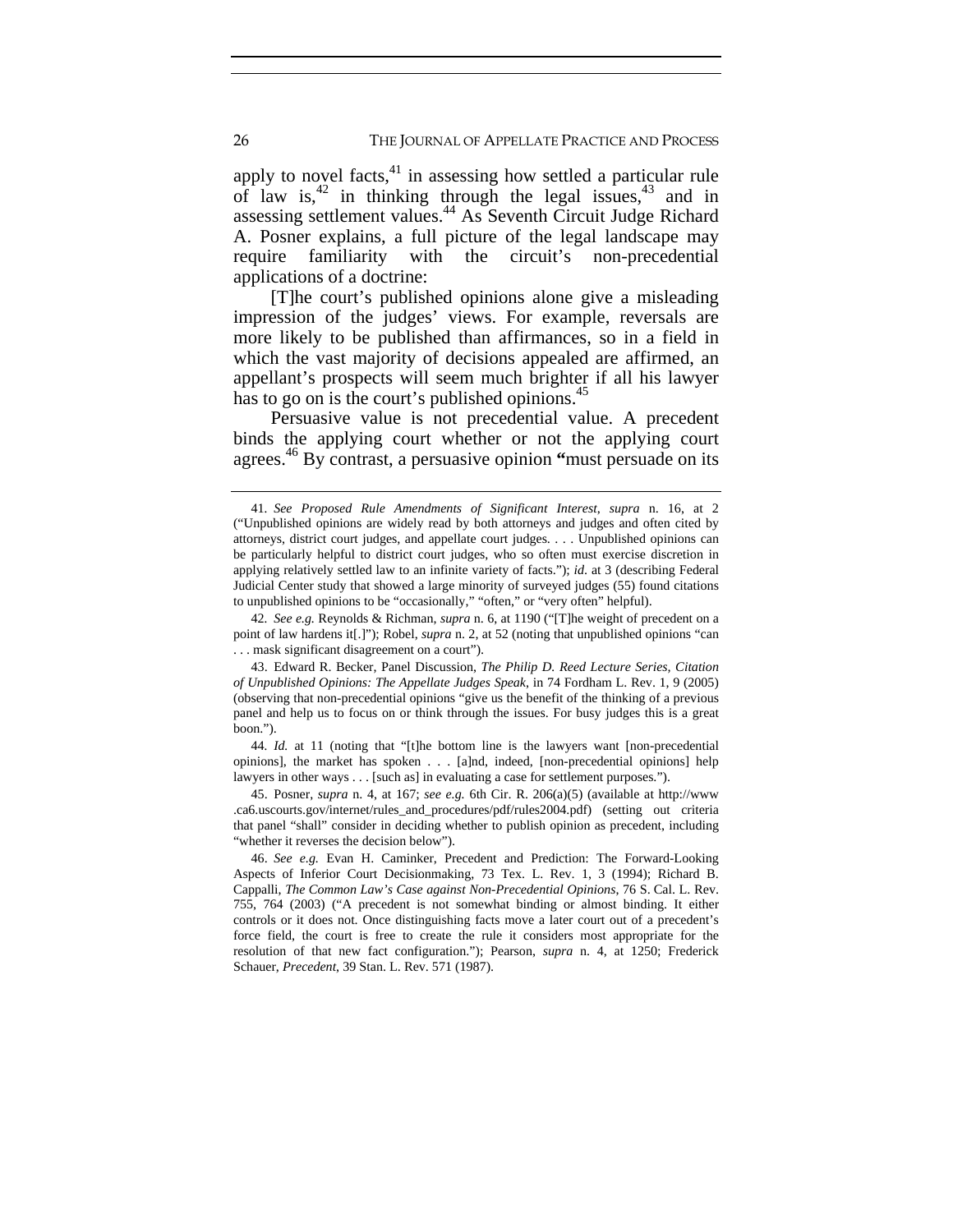own argumentative merits, without regard for its status as a precedent or for any notions of *stare decisis*."47

Yet the difference is not always straightforward. Since "[n]o two events are exactly alike[,]" the constraint of precedent depends on how similar the later case is to the earlier case, and thus "the relevance of an earlier precedent depends upon how we characterize the facts arising in the earlier case.<sup>"48</sup> Professor Martha Dragich Pearson argues that the internal court rules drawing a clear line between "precedential" and "nonprecedential" opinions, "as if precedent were an all-or-nothing proposition," lack a "nuanced understanding of precedent," because "the ability to draw compelling analogies to nonbinding precedents, or to distinguish away apparently binding precedents, is the 'hallmark' of the lawyer's art."49 Additionally, Professor Barnett explains that "the concepts of precedent and persuasiveness may overlap" because the existence of a prior decision on point "tends to be more persuasive than the absence of such a decision . . . [and] it is easier to follow a lead than to blaze one's own trail."  $50$  While all of a federal circuit's decisions are precedents as historical *fact* – meaning that a real

 <sup>47.</sup> Stephen R. Barnett, *From* Anastasoff *To* Hart *To West's* Federal Appendix*: The Ground Shifts Under No-Citation Rules,* 4 J. App. Prac. & Process 1, 11 (2002).

 <sup>48.</sup> Schauer, *supra* n. 46, at 577.

 <sup>49.</sup> Pearson, *supra* n. 4, at 1236-37 (citation omitted).

 <sup>50.</sup> Stephen R. Barnett, *In Support Of Proposed Federal Rule Of Appellate Procedure 32.1: A Reply To Judge Alex Kozinski*, 51 Fed. Law. 32, 34 (Dec. 2004); see Stephen R. Barnett, *The Dog That Did Not Bark: No-Citation Rules, Judicial Conference Rulemaking, and Federal Public Defenders*, 62 Wash. & Lee L. Rev. 1491, 1539-40 (2005) [hereinafter Barnett, *Dog*] (finding in informal survey that none of thirty-six federal public defenders in circuits permitting citation of non-precedential opinions believed that citation for precedential value would inevitably follow from permitting citation at all); Schiltz, *supra* n. 15, at 57 ("District court judges . . . are quite capable of understanding and respecting the limitations of unpublished opinions."); Becker, *supra* n. 43, at 9 (explaining that nonprecedential opinions "help district judges in the same way that they help us. District judges know they are not bound by [non-precedential opinions], they are judges of Article III, and they exercise independent judgment."); Boudin, *supra* n. 35, at 17 (observing that "[p]recedential weight . . . is not an 'on' or 'off' switch . . . [as] opinions get very different weight depending on . . . who wrote them, how recently, [and] how persuasive they are"); *cf.* Barnett, *supra* n. 12, at 490 n. 119 (suggesting that "the 'persuasive' effect of any prior decision may be impossible to disentangle, in the mind of a common law judge, from the fact that it is a prior decision—and hence, in fact, a precedent") (citation omitted).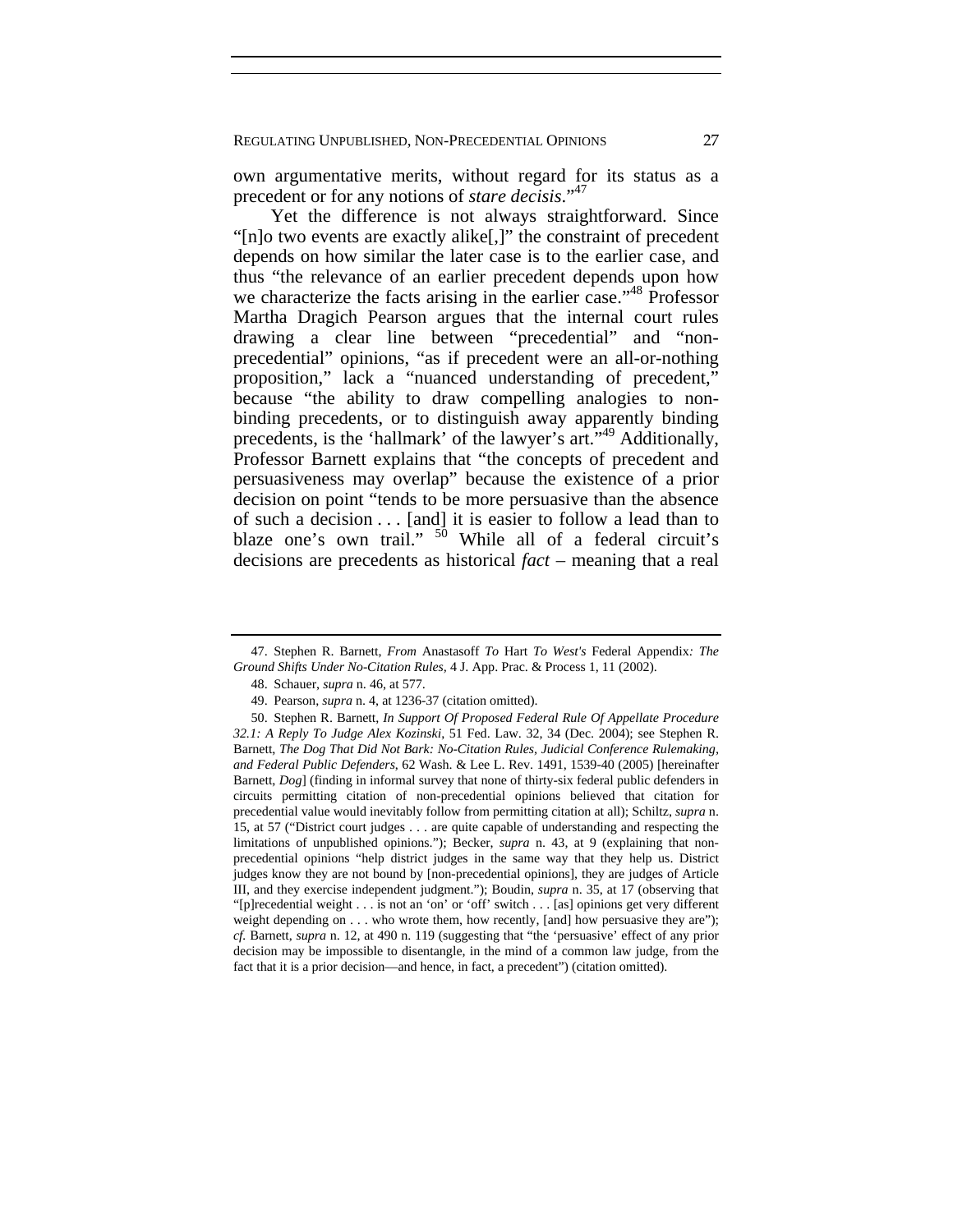litigant's claim "was once decided a particular way"<sup>51</sup>—not all prior decisions are precedents *as rules*: "[P]rior decisions are 'precedent' for a later decision only if the 'past [decision] is sufficiently similar to the present facts to justify assimilation' of the two." $52$  When a situation similar to a non-precedential decision arises, litigants, district courts, and a later panel applying the earlier panel decision all should be able to rely with confidence on the earlier panel's decision both as a historical fact and as persuasive as to how the later, similar situation should be decided.

Expressly conferring persuasive value on an appellate court's non-precedential opinions can promote judicial efficiency by reducing the chance that issues already decided at the appellate level will be relitigated before a district court or a future appellate panel $^{53}$  and can promote intra-circuit consistency<sup>54</sup> by signaling to the bar, district courts, and future appellate panels that reliance on non-precedential opinions is permissible. That is important because attorneys and district courts may be influenced by a "general culture of hostility to unpublished [non-precedential] opinions."55 Explicit persuasive value for the court's non-precedential opinions can further promote judicial efficiency by reducing the need for subsequent appellate panels and district courts to articulate alternate grounds

 <sup>51.</sup> Pearson, *supra* n. 4, at 1253 (quoting Danny J. Boggs & Brian P. Brooks, *Unpublished Opinions and the Nature of Precedent*, 4 Green Bag 2d 17, 23 (2002)).

<sup>52</sup>*. Id.* at 1254 (quoting Schauer, *supra* n. 46, at 577).

<sup>53</sup>*. See e.g.* Cappalli, *supra* n. 46, at 769-70 (considering the volume of nonprecedential opinions, "[i]t is difficult to doubt that considerable numbers of issues have been unnecessarily and inefficiently relitigated in both appellate and trial courts."); Schiltz, *supra* n. 15, at 53.

<sup>54</sup>*. See* Alito, *supra* n. 16, at 10 (noting that Federal Judicial Center study of federal judges in circuits permitting citation of non-precedential opinions found that a "not insignificant minority (36) said that unpublished opinions are 'occasionally,' 'often,' or 'very often' inconsistent with published precedent").

<sup>55</sup>*. Id.* at 11. According to a Federal Judicial Center study, even in circuits which permitted citation of non-precedential opinions before the advent of the new Rule 32.1, some attorneys did not cite a non-precedential opinion that they wanted to rely on because "judges and lawyers were unaware of the terms of their own citation rules" and because "some attorneys . . . may be more influenced by the general culture of hostility to unpublished opinions than by the specific terms of their circuit's local rules." *Id.*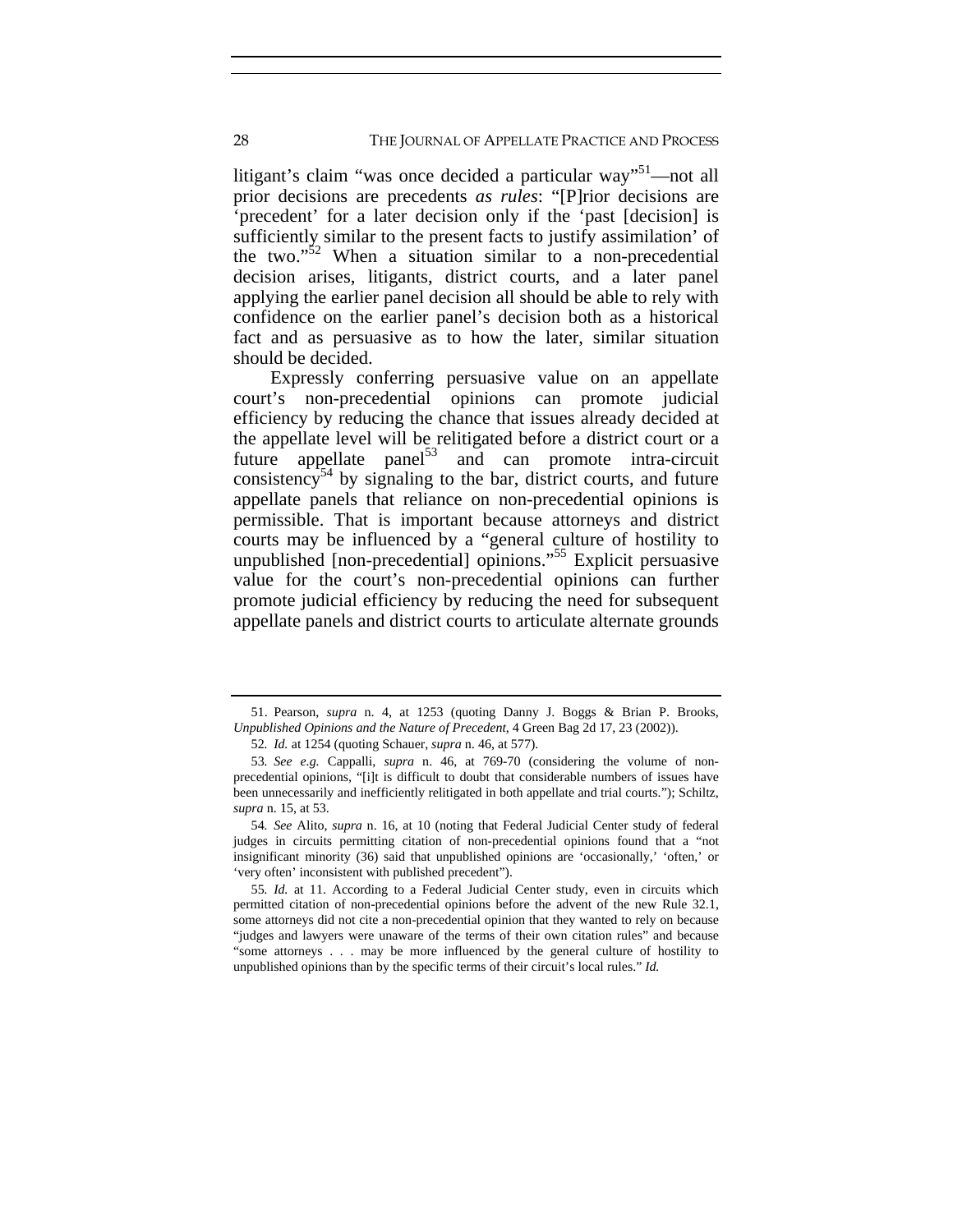for opinions that rely on non-precedential circuit court reasoning. $56$ 

Explicitly approving persuasive value for a circuit court's non-precedential opinions is consistent with the common law tradition of permitting the applying court to assess the persuasive value of an earlier opinion. Explaining the general concept of "precedent," Judge Posner states that, in a common law system, "a precedent is the joint creation of the court that decides the case later recognized as a precedent and the courts that interpret that case in the later cases . . . . The precedent will be declared, and its scope delineated, in later cases that rely on the opinion."<sup>57</sup> In the specific context of non-precedential opinions, the District of Columbia Circuit rule, for example, seems to acknowledge the role of the audience or "market"<sup>58</sup> for non-precedential opinions by anticipating that a future court or

58*. See also* Schiltz, *supra* n. 15, at 47-48 (favoring citation of non-precedential opinions because that "lets the 'market' determine the[ir] value").

 <sup>56.</sup> Conversely, issuing non-precedential opinions when district courts and the bar need appellate guidance may result in short-term efficiency for appellate courts but result in long-term inefficiency for district courts and litigants, by encouraging more litigation and discouraging settlement. *See* Sarah E. Ricks, *The Perils of Unpublished Non-Precedential Federal Appellate Opinions: A Case Study of the Substantive Due Process State-Created Danger Doctrine in One Circuit*, 81 Wash. L. Rev. 217, 246-49, 254-55, 259-61, 267-69 (2006); *see e.g.* Cappalli, *supra* n. 46, at 769 ("The current appellate practice of hiding precedents may have an adverse effect on the courts' workload. The greater the number of precedents, . . . the greater the number of solutions to legal issues, and the easier it would be to determine whether an authoritative answer to a legal issue has been judicially sanctioned."); Pearson, *supra* n. 4, at 1289 ("Arguments about the costs of producing publishable opinions overlook the time *savings* created by relying on precedent. . . . Relying on a precedent allows the decisionmaker to 'relax, in the sense of engaging in less scrutiny of the [instant] case.'") (quoting Schauer, *supra* n. 46, at 599); *see also* Posner, *supra* n. 4, at 166 ("[M]ost federal circuit judges will confess that a surprising fraction of federal appeals, at least in civil cases, are difficult to decide not because there are too many precedents but because there are too few on point.").

 <sup>57.</sup> Posner, *supra* n. 4, at 374; *see also* Cappalli, *supra* n. 46, at 772-73 (explaining that "[t]he non-precedent regimen starkly reverses centuries of common law tradition" under which "[t]he duty of determining the precedential impact of the decision-with-opinion belonged not to the precedent-setting court but to the precedent-applying court"); Pearson *supra* n. 4, at 1258-60 ("[I]t is the subsequent court, not the precedent court, that ultimately determines the extent to which it is bound by the earlier decision. . . . The question of the identity between the [prior and subsequent] cases is one in which both the precedent court and the subsequent court have important roles to play.").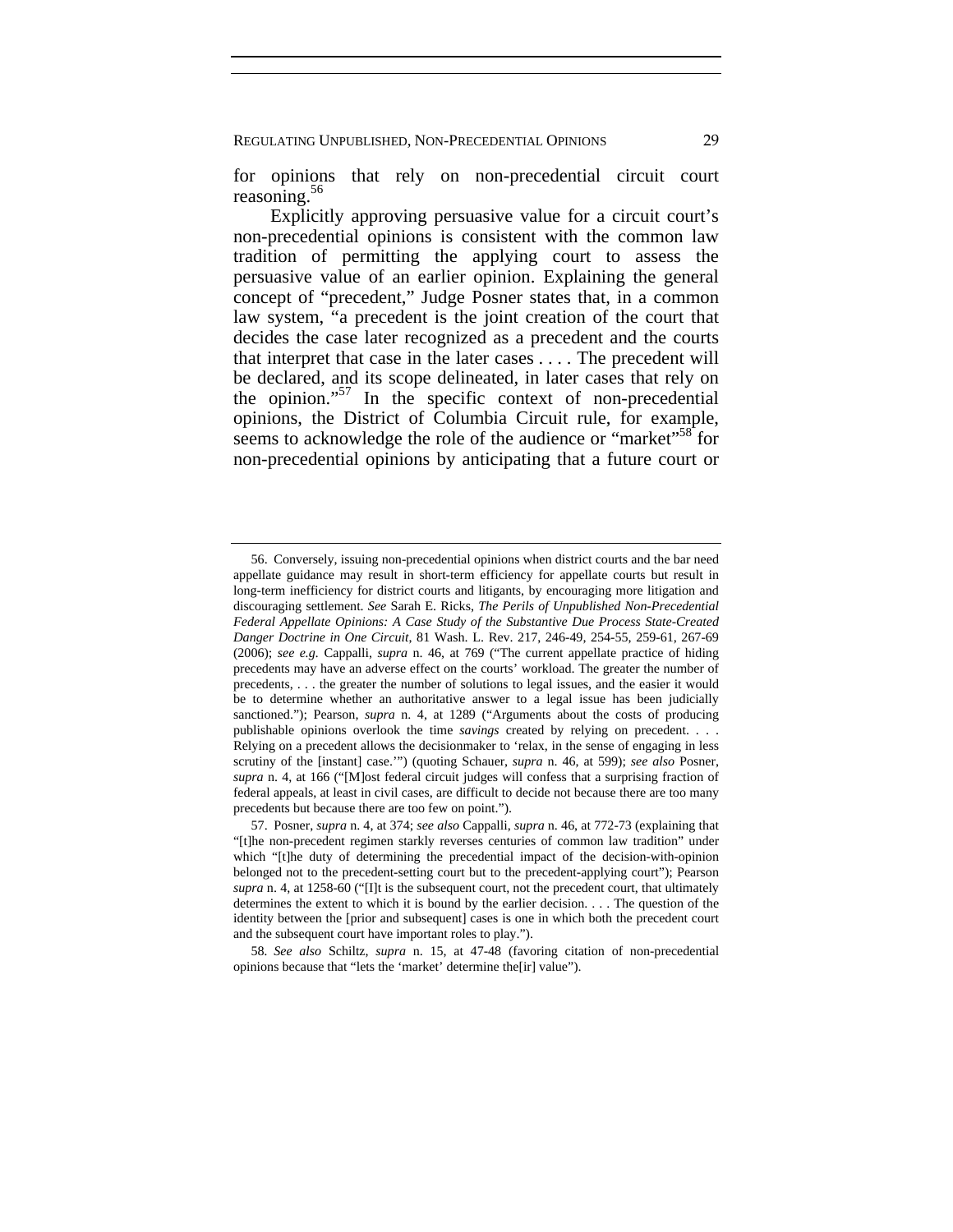litigant may recognize precedential value in an opinion that the authoring panel predicted did not merit precedential status.<sup>5</sup>

Both lower courts within the circuit's jurisdiction and future appellate panels are bound by a panel's precedential decision, unless overruled by the en banc court or the Supreme Court, even if the lower court or the future appellate panel would have decided the issue differently.<sup>60</sup> The merit of expressly assigning persuasive value to non-precedential opinions is that future appellate panels can disagree with the authoring panel without en banc overruling. $61$  That would conserve judicial resources, even if, as seems likely, explicitly conferring persuasive value on non-precedential opinions would encourage reliance on them and, in turn, encourage both judges and lawyers to devote more attention to them.<sup>62</sup>

The countervailing view that all opinions of federal appellate courts should carry precedential weight has considerable force. That was the view of the late Eighth Circuit Judge Richard S. Arnold, as famously explained in *Anastasoff v.*  United States.<sup>63</sup> More recently, Professor Pearson argued that federal appellate courts "cannot legitimately declare decisions 'non-precedential'" and that limited publication rules "are fundamentally incompatible with a system based on the rule of precedent"64 because rules declaring opinions to be nonprecedential do not recognize that in a system built on precedent, a decision's "actual effect is for the subsequent court to determine" by "consider[ing] the similarity of the cases, the applicability of analogical reasoning" and the hierarchy of

<sup>59</sup>*. Supra* nn. 30-32 and accompanying text.

 <sup>60.</sup> The Seventh Circuit is unusual in not abiding by the en banc requirement for a subsequent panel to overrule the decision of an panel. 7th Cir. R. 40(e) (available at http:// www.ca7.uscourts.gov/Rules/rules.htm#cr40).

 <sup>61.</sup> Barnett, *supra* n. 47, at 12, 22-23 (suggesting that non-precedential opinions are not subject to the "law-of-the-circuit rule" and can be overruled—or simply rejected as unpersuasive—by subsequent panels of the same circuit).

 <sup>62.</sup> While proponents of Rule 32.1 rejected the view that permitting citation of nonprecedential opinions would increase judicial drafting time and attorney research time, *see* Alito, *supra* n. 16, at 5-6, that cost, if realized, seems worth the benefit of increasing intracircuit uniformity.

 <sup>63. 223</sup> F.3d 898 (8th Cir.), *vacated as moot on rehearing*, 235 F.3d 1054 (8th Cir. 2000) (en banc).

 <sup>64.</sup> Pearson, *supra* n. 4, at 1240.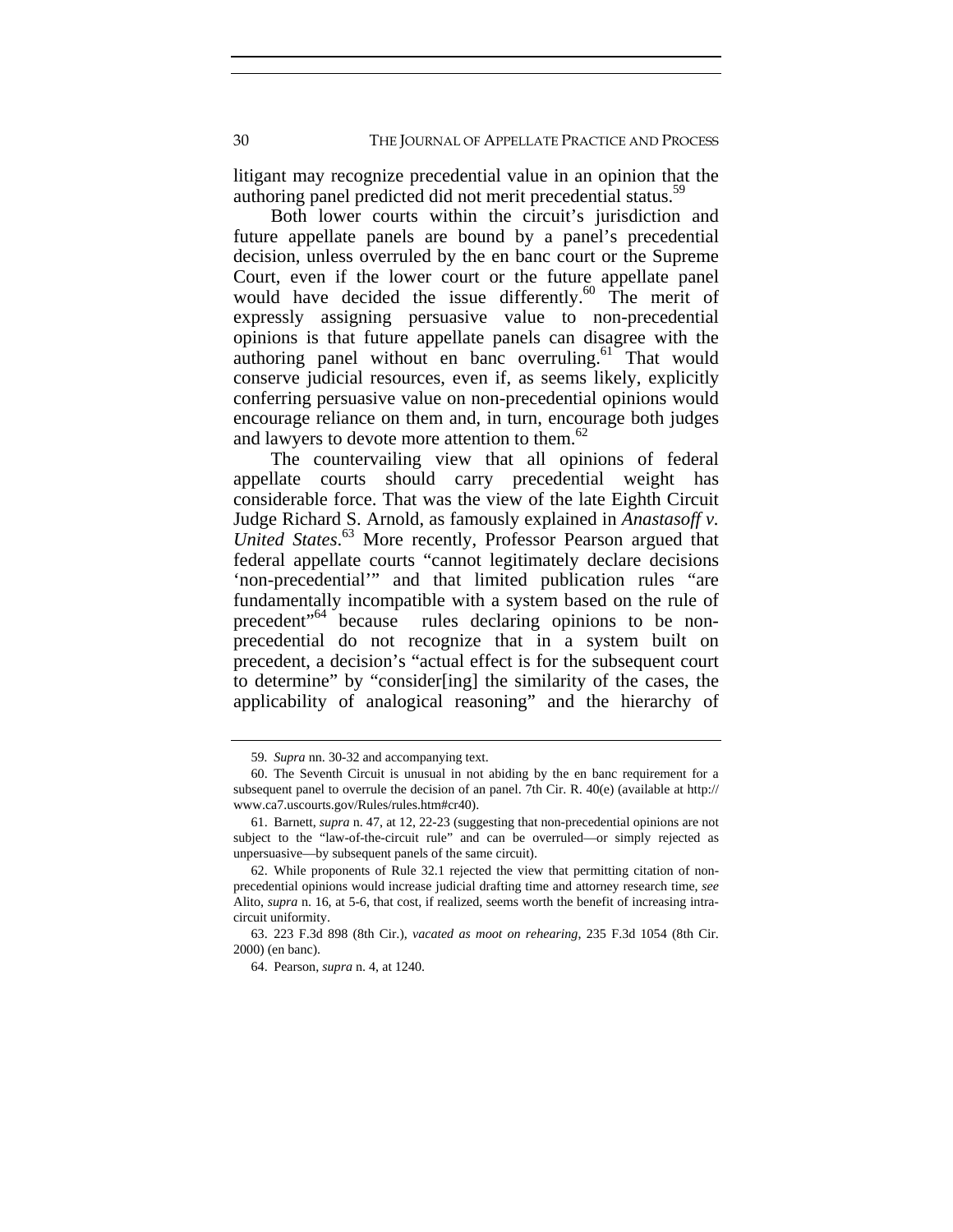authority. $65$  But as a policy matter, at least for now, it is impractical to eliminate non-precedential opinions in favor of universal publication of opinions as precedent because that would be a dramatic break from several decades of federal appellate court practice while implementation of Rule 32.1 is still underway, and would risk repetitive rulings and increased need for en banc overruling of inconsistent circuit precedent.

To further promote intra-circuit uniformity, in addition to endorsing persuasive value, circuits should provide specific criteria to guide the publication decision, as many circuits already do. Building on existing publication guidelines, circuits should publish an opinion as precedent when it:

- establishes, alters, modifies, clarifies, criticizes, or explains a rule of law;
- applies an established rule to novel facts or otherwise serves as a significant guide to future litigants and district courts;
- contains a historical review of a legal rule that is not duplicative;
- resolves an apparent conflict between panels of that circuit, or creates a conflict with a decision in another circuit; or
- is accompanied by a concurring or dissenting opinion; or reverses the decision below or affirms it upon different grounds.<sup>66</sup>

<sup>65</sup>*. Id.* at 1280. Additionally, Pearson argues that "[t]o declare in advance that a decision will have no 'precedential value,' no matter how assimilable a later case may be, is to flout the notion of constraint by precedent under the guise of expediency in handling cases deemed in advance as not of the lawmaking ilk." *Id.* at 1264. *Cf.* Solomon, *supra* n. 6, at 185 n. 1, 220-23 (while taking no position on whether readily available unpublished opinions should be precedential, warning about the dangers of making unpublished opinions precedential before those opinions are readily available).

 <sup>66.</sup> The criteria suggested above are based on the Model Rule drafted by the Advisory Council on Appellate Justice, *see* Reynolds & Richman, *supra* n. 6, at 1171 n. 28, 1176-77; on the circuit rules and/or internal operating procedures of the First, Fourth, Fifth, Sixth, Ninth, and District of Columbia Circuits, and on the recently rescinded publication rule of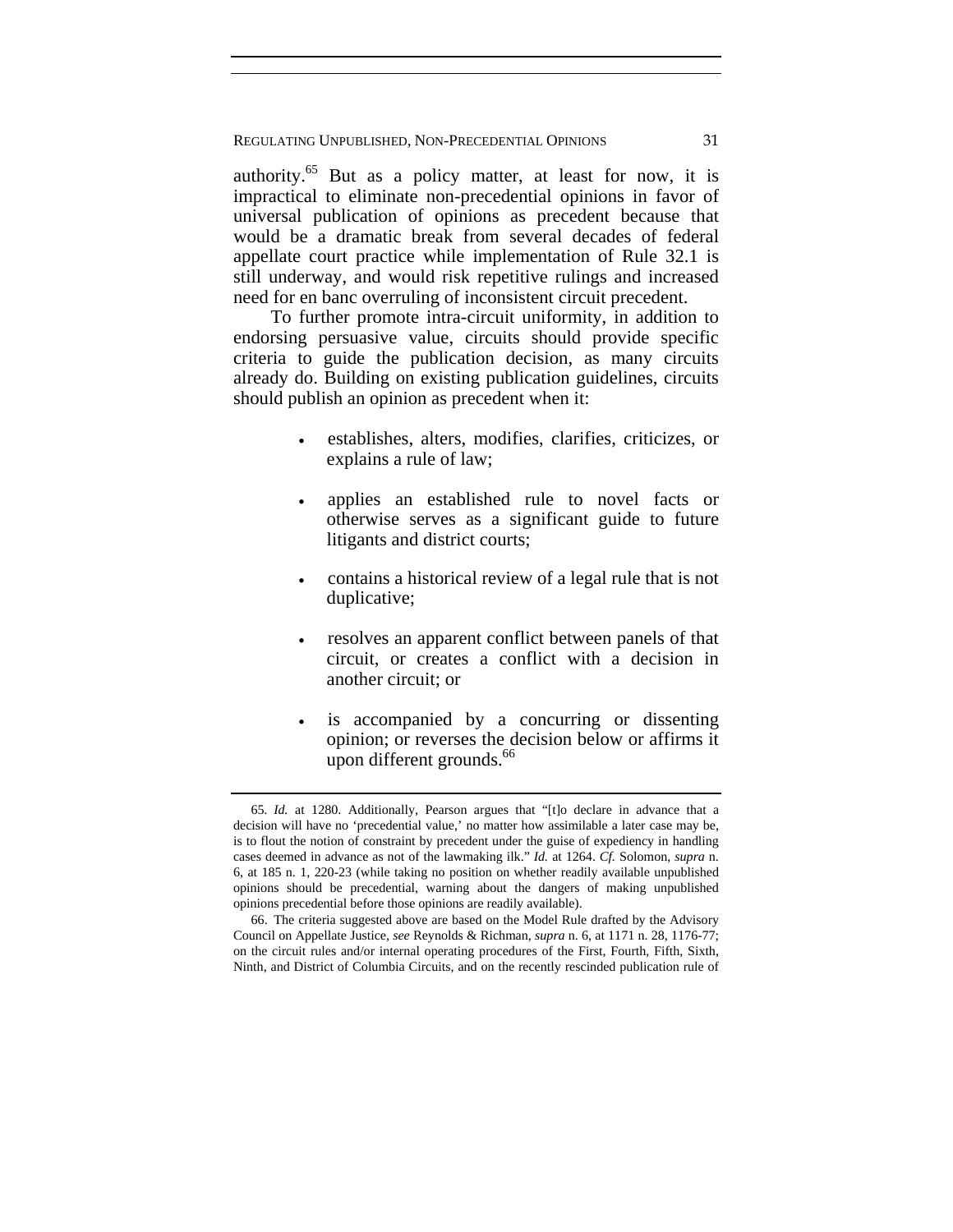While Judge Posner likely is correct that "the formal criteria of publication [adopted by many circuits] are vague and anyway often ignored,"67 such criteria can still advance the goal of intra-circuit uniformity by guiding the authoring panel's initial publication decision, any motion to reissue the opinion as precedential, and the authoring panel's reconsideration of the publication decision.<sup>68</sup>

To further ensure doctrinal uniformity between precedential and non-precedential opinions, the Third Circuit and the Eleventh Circuit should amend their internal rules discouraging citation of their own non-precedential opinions.<sup>69</sup>

The circuit courts' internal rules should permit anyone not just parties—to move for publication of an otherwise nonprecedential opinion. Those best positioned to recognize whether an opinion makes new law or fleshes out a settled legal standard by applying it to new facts may not be parties but attorneys who practice in that field. The authoring panel also may not accurately predict the precedential significance of an opinion. For these reasons, and following the lead of the District of Columbia,<sup>70</sup> First,<sup>71</sup> Seventh,<sup>72</sup> Ninth,<sup>73</sup> and Federal<sup>74</sup> circuits,

67*. See* Posner, *supra* n. 4, at 167.

68*. See infra* nn. 70-74 and accompanying text.

69*. See* Barnett, *supra* n. 12 (arguing such internal procedures are superseded by Rule 32.1).

 70. D.C. Cir. R. 36(d) ("Any person may, by motion made within 30 days after judgment . . . request that an unpublished opinion be published . . . . Motions for publication must be based upon one or more of the criteria listed . . . .").

 71. 1st Cir. Loc. R. 36(b)(2)(d) ("Any party or other interested person may apply for good cause shown to the court for publication of an unpublished opinion.").

 72. 7th Cir. R. 32.1(c) ("Any person may request by motion that an order be reissued as an opinion. The motion should state why this change would be appropriate.").

the Seventh Circuit. *See* 1st Cir. Loc. R. 36; 4th Cir. Loc. R. 36(a)-(b); 5th Cir. R. 47.5; 6th Cir. R. 206(a); 9th Cir. R. 36-2 (available at http://www.ca9.uscourts.gov/; *select* FRAP & Local Circuit Rules, *path* Federal Rules of Appellate Procedure (FRAP) & Local Circuit Rules-July 2007 version available for download); D.C. Cir. R. 36; Notice of Circuit Rule Change and Opportunity for Comment (available at http://www.ca7.uscourts.gov/Rules/ CircuitRule32\_1.pdf ) (accessed Sept. 6, 2007) (reproducing rescinded 7th Cir. R. 53). The above-suggested criteria do not address all factors that circuits have addressed in publication plans. Similar criteria are set out in a document titled *Appendix I* to the Eighth Circuit rules; however, because this document is not posted on the Eighth Circuit website and appears not to have been updated since the enactment of Rule 32.1, it is not referenced above. Thank you to Amy Sloan for bringing the Eighth Circuit Appendix to my attention.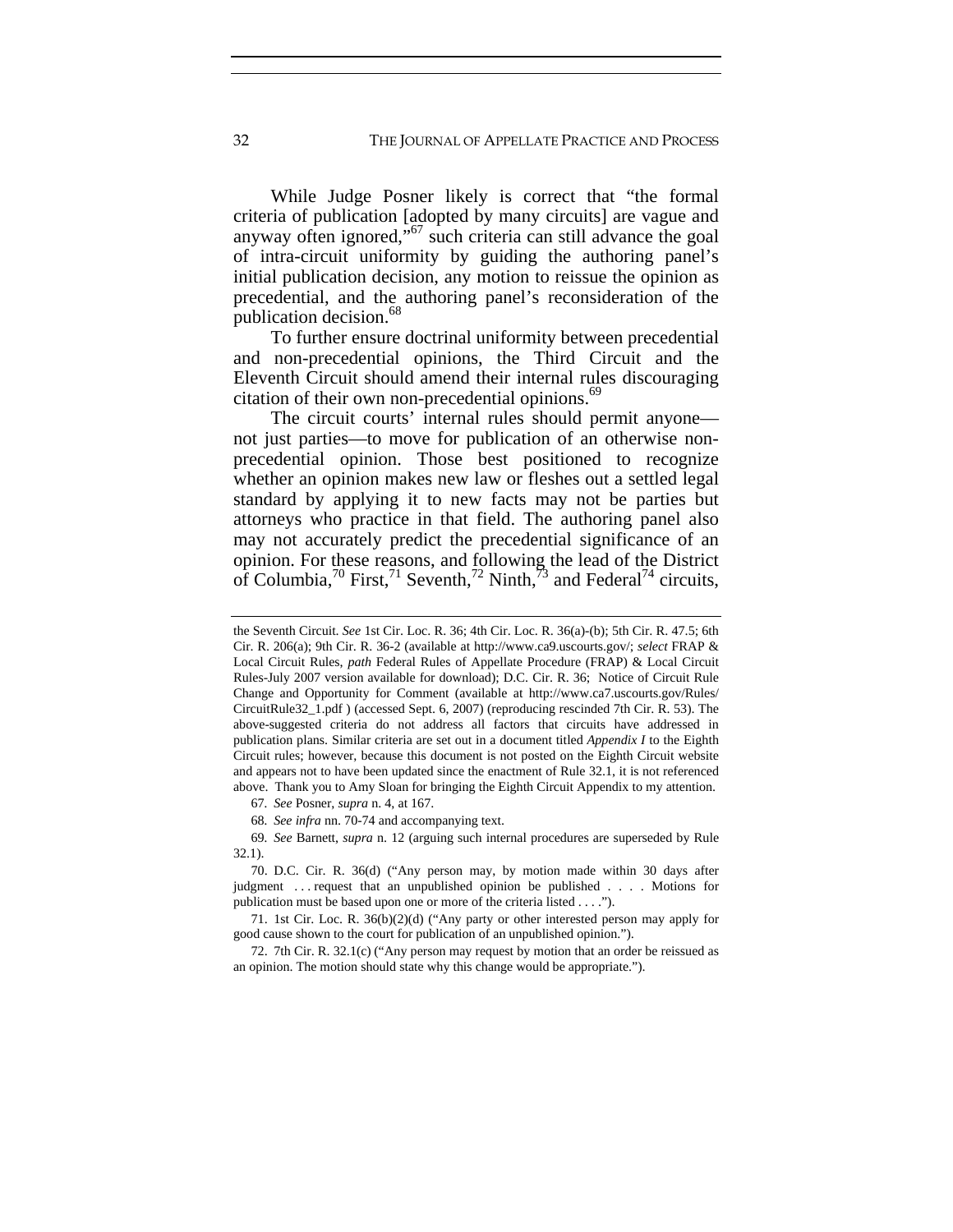any person should be permitted to request within a reasonable time that a non-precedential opinion be reissued as a precedential opinion.

It may be true that permitting any person to move for precedential status of an opinion would advantage repeat litigants. As Judge Posner argues, "Some institutional litigants ... systematically ... request publication of [unpublished opinions] that favor their litigation interests ... [resulting in] bias, in favor of the institutional litigant, in the creation of precedent."<sup>75</sup> However, Professor Amy Sloan suggests that repeat and institutional litigants may be advantaged by limiting reissuance requests solely to parties because they "are more likely to be the parties in prior cases they want converted to precedential status."76 Moreover, repeat litigants are not limited to government and institutional clients but also may be members of the plaintiffs' bar who frequently litigate similar claims. Finally, the ultimate discretion to issue precedential opinions would remain with the court, pursuant to its own criteria for precedential status.

Scholars have suggested that judges can conserve judicial resources by writing shorter precedential and non-precedential opinions,<sup>77</sup> a position endorsed by the Eleventh Circuit.<sup>78</sup> While

 <sup>73. 9</sup>th Cir. R. 36-4 (available at http://www.ca9.uscourts.gov/; *select* FRAP & Local Circuit Rules, *path* Federal Rules of Appellate Procedure (FRAP) & Local Circuit Rules-July 2007 version available for download) ("Publication of any unpublished disposition may be requested by letter, . . . stating concisely the reasons for publication. . . . A copy of the request for publication must be served on the parties to the case.").

 <sup>74.</sup> Fed. Cir. Loc. R. 47.6(c) (available at http://fedcir.gov/contents.html; *path* Federal Circuit Rules of Practice available for download) ("[A]ny person may request, with accompanying reasons, that the opinion or order be reissued as precedential. . . . The requestor must notify the court and the parties of any case that person knows to be pending that would be determined or affected by reissuance as precedential. Parties to pending cases who have a stake in the outcome of a decision to make precedential must be given an opportunity to respond.").

 <sup>75.</sup> Posner, *supra* n. 4, at 167; *see e.g.* Lauren K. Robel, *The Myth of the Disposable Opinion: Unpublished Opinions and Government Litigants in the United States Courts of Appeals*, 87 Mich. L. Rev. 940, 956-958 (1989) (arguing from results of empirical study that issuing non-precedential opinions results in bias in favor of institutional litigants because they selectively move for publication of favorable opinions).

 <sup>76.</sup> E-mail from Amy Sloan (Sept. 27, 2007) (on file with author).

 <sup>77.</sup> Cappalli, *supra* n. 46, at 789, 793-96; Schiltz, *supra* n. 15, at 52-54; *see also* Posner *supra* n. 4, at 156; *id.* at 146 (arguing that opinions written by law clerks tend to be longer than those written by judges because they have fewer demands on their time, do not know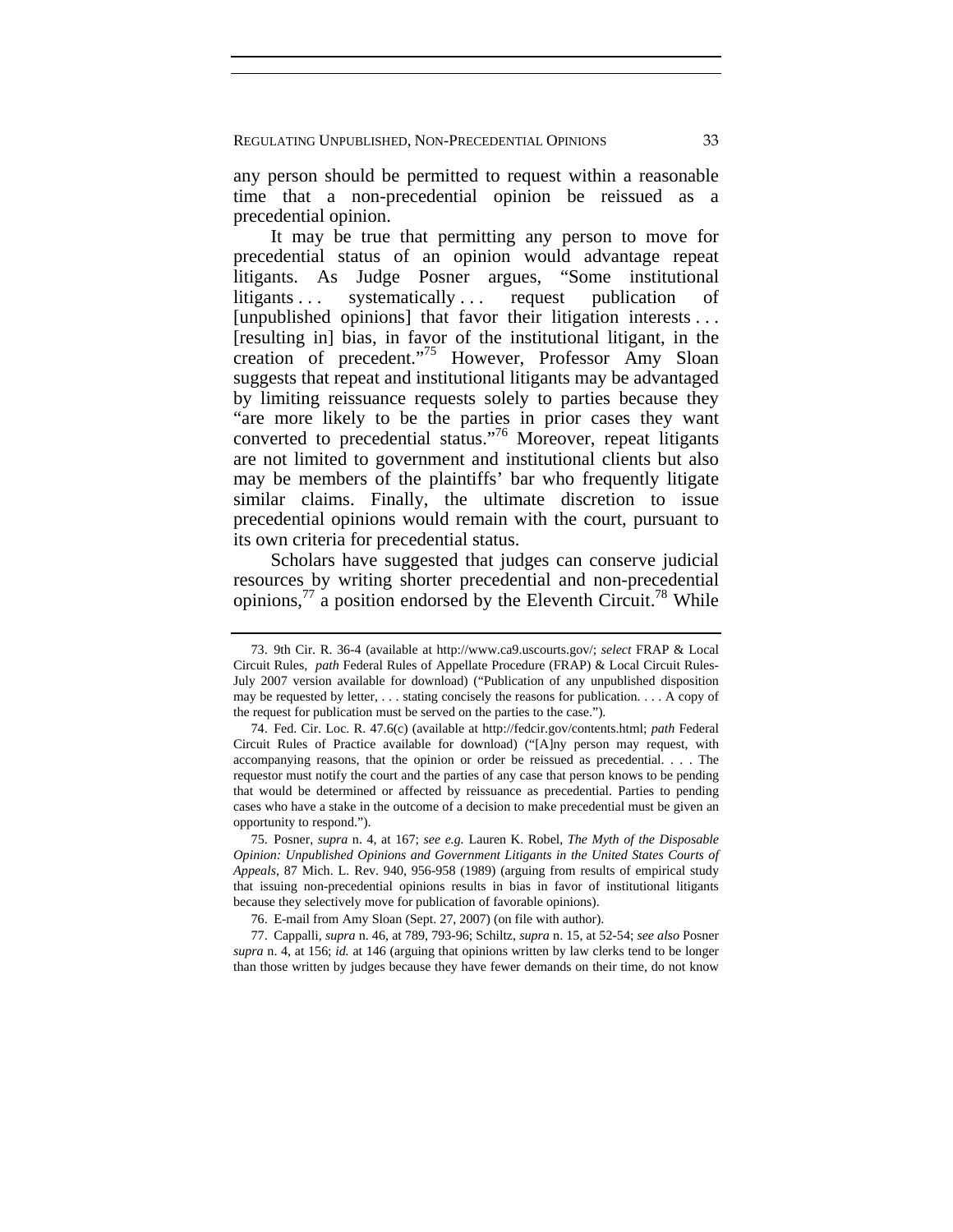Professor Pearson goes farther, proposing that courts abandon non-precedential opinions in favor of abbreviated precedential opinions that briefly cite the existing authorities that dictate the  $decision<sub>1</sub><sup>9</sup>$  as long as non-precedential opinions are the dominant method of appellate decisionmaking, shorter opinions could save judges time without sacrificing quality.

Federal appellate courts should not address their docket overburden by disposing of more appeals through one-line orders. One argument against the enactment of Rule 32.1 was that it would result in more one-line dispositions, or judgment orders, which fail to explain to parties why the appeal  $\text{lost}^{80}$  or give the parties "assurance that their arguments were taken seriously . . . result[ing] in less transparency and less confidence in the judicial system."<sup>81</sup> While judgment orders and nonprecedential opinions both may help courts efficiently dispose of appeals, the late Third Circuit Chief Judge Edward Becker persuasively explained the Third Circuit's reasons for "jettison[ing]" their former practice of deciding a substantial percentage of their docket by one-line judgment orders in favor

what to leave out, and lack the experience to recognize when a point is too settled to require proof); *id.* at 351 (arguing that "the excessive length of opinions . . . is . . . inconsiderate of the time of the busy professionals who must wade through [them] and of the clients who must pay for their time").

 <sup>78. 11</sup>th Cir. R. 36-3, I.O.P. 5 ("Judges of this court will exercise appropriate discipline to reduce the length of opinions by the use of those techniques which result in brevity without sacrifice of quality.").

 <sup>79.</sup> Pearson, *supra* n. 4, at 1298; *see also* Cappalli, *supra* n. 46, at 769 (suggesting the usual publication ratio be reversed, so that eighty percent are precedential and twenty percent are "summary affirmances").

<sup>80</sup>*. See e.g.* Robel, *supra* n. 75, at 943; Schiltz, *supra* n. 15, at 26-27 (noting that in 2004, only about 3% of federal appellate court merit dispositions resulted in judgment orders).

 <sup>81.</sup> Schiltz, *supra* n. 15, at 39 (in summary of arguments against Rule 32.1); *id.* at 73 ("To be clear, I am not advocating for an increase in one-line dispositions . . . [but] providing reasons for every appellate decision may no longer be possible, given that the resources of the courts are not keeping pace with rising caseloads."). Other supporters of Rule 32.1 insisted that citation of non-precedential opinions would not result in courts resorting to one-line judgment orders, *see e.g.* Barnett, *Dog*, *supra* n. 50, at 1539 (finding in informal survey that federal public defenders in circuits permitting citation of nonprecedential opinions did not believe that circuits where citation of non-precedential opinions was prohibited would react to removal of prohibition on citation by resorting to one-line judgment orders), and the federal courts' own empirical study supported that prediction. *See also* Schiltz, *supra* n. 15, at 64; *but see infra* n. 82 (noting one circuit's former reliance on judgment orders to dispose of sixty percent of its docket).